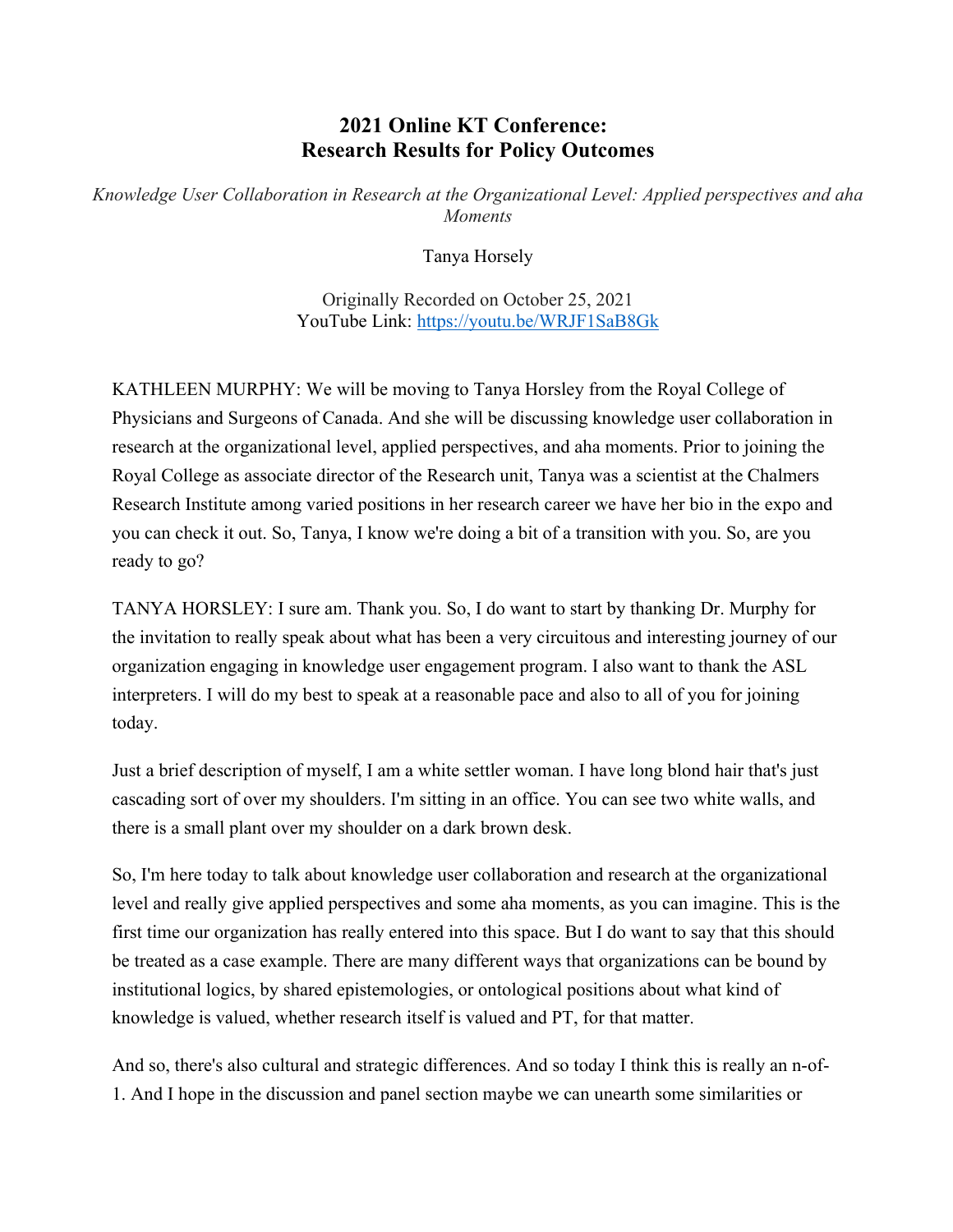differences in experiences that you may have if you share a similar position or role that I have at the Royal College.

Before I begin, I would like to acknowledge that I'm on the unceded territory of the Algonquin and Nishnawbe nation, who are the traditional custodians of the land where I'm walking in from here in Ottawa, Ontario. I am actually situated in this majestic building now giving this presentation, and I will describe it as sort of a light-colored very prominent building that is showing-- this is actually a scene from the holidays. And one of the trees is actually covered in holiday lights.

I have no financial conflicts of interest to declare. I do reference knowledge syntheses and reporting guidelines. I do want to declare that I am an author of several reporting guidelines, and I'm also affiliated with best-evidence medical education, the Cochrane collaboration, and the Joanna Briggs Institute.

So, we think it's important from an education perspective to really anchor back into really the learning objective. So, this is my first time being privileged to present at this conference. So, I'm going to provide a little bit about the Canadian context certainly different than the US even just hearing that previous presentation.

And thinking about going to Washington and lobbying on the hill. It happens here but probably in a very different way. I'm also going to talk about our organization as a national organization, and the implications of engaging in a knowledge user program and our particular stakeholders and those who approach us. And then also talk very specifically about affordances and challenges and some of the learnings that we've had along our journey.

Now, as I thought about this presentation and the many ways that I could enter into this conversation, there were so many doors that I could have walked through. What I've chosen is three very specific ones. One is to really situate and contextualize the conversation as one that is happening within a Canadian landscape and why that's unique-- to also very much explain the role of the Royal College.

For those of you in Canada, you may or may not know about the Royal College. I don't expect many people in the US to really understand our organization, and what we do. So, I'll be discussing that a little bit. And of course, really contextualize this as being heavily influenced by the Canadian Institutes of Health Research and the ways in which they think and conceptualize knowledge translation.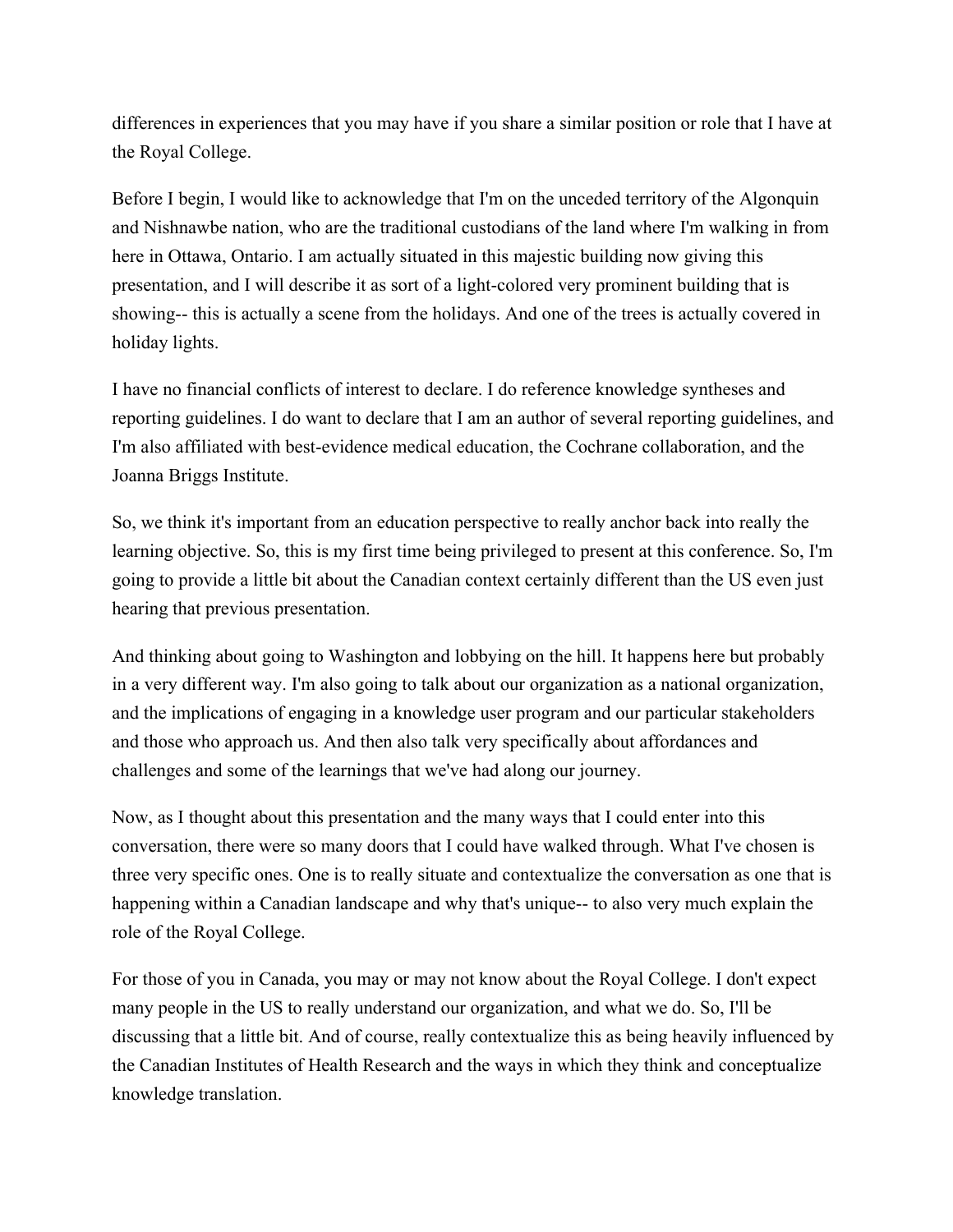So let me begin by discussing Canada just a little bit, this is certainly a map of Canada, and talk a little bit about the health care system. So, Canada is really comprised of 10 provinces and three territories that extend from the Atlantic to the Pacific and then northward to the Arctic Ocean. And it is the second largest country by land mass with a total of 9.98 million square kilometers. And for our US friends and colleagues. It's 3.85 million square miles.

Importantly and particularly for the US participants, there is no such thing as the Canadian health care system. It's sort of what we've affectionately termed it. But in fact, the provinces of Canada, each one of them, is constitutionally responsible for the administration and delivery of health care services. And in this way, each of them works in partnership and cooperation, some Canadians will challenge that, that allows us to talk about a Canadian system.

But each province invokes and evokes subtle differences like let's say, service fees. But not unlike other system, Canada currently faces many challenges in delivering optimal care. How to reduce Costs how to increase value? How to reduce patient error and harm and of course, how to abolish health inequities. And I feel strongly that our organization, the Royal College, plays a very valuable role in that health care ecosystem. So, to extend this conversation about Canada, it's important to introduce the Royal College, the institution which is the unit of analysis of the presentation today.

This is in fact, again, another representation of the building that I'm sitting in giving the presentation. It has extreme visual prominence in the area in which I work, but it also plays an incredibly influential role in Canada's health care story and ecosystem. And you can see this embedded within our vision, which is advancing learning for specialist physicians to deliver the best health care for all.

So, if that's our vision, we're also guided by mission. And so, beyond this aspirational vision, we also state very explicitly that at the Royal College we strive to partner with patients, with Fellows, with residents, and other health care collaborators to lead specialty medical education, assessment, and accreditation standards.

So, in this way I would say we probably function very much like the ACGME in the United States. We promote the specialist physician role through research, advocacy, and health policy, and enable specialist physicians to adapt and continuously improve. And of course, we foster patient trust and confidence in specialist physicians.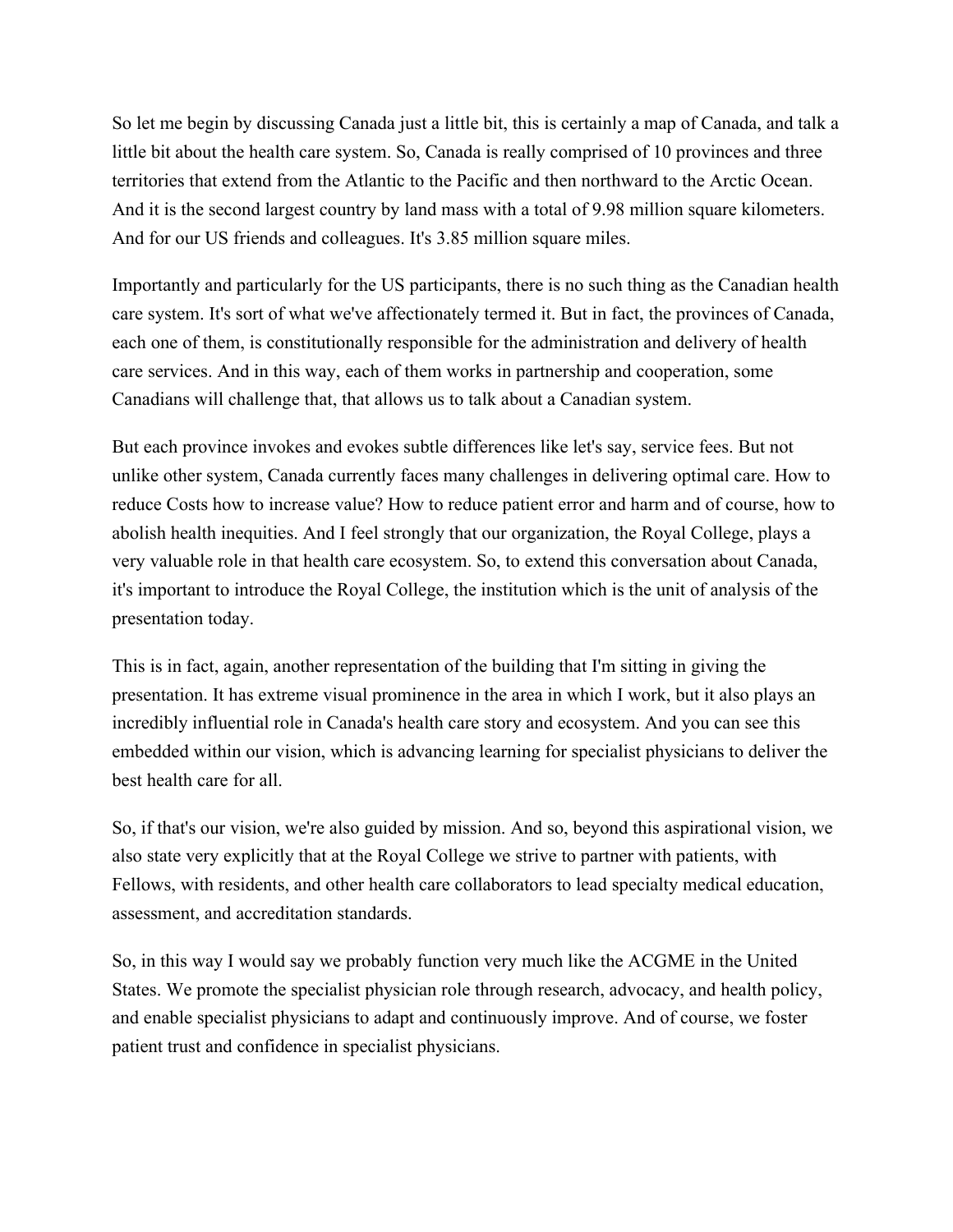And what I've done on this slide, is I've really italicized the words partner with patients. And I think it's important to stress the prominence and the priority it's been given even above our members and also, the fact that we do this through research. And this is starting to tie-in that story of where we situate ourselves as an organization in the KT enterprise.

Now, let's look at the college by numbers. I think this is also a really important factor in how we differentiate ourselves from organizations let's say, like the ACGME in the United States. We support and serve 17 faculties of medicine across Canada, and we have 67 specialties, subspecialties, and special programs, as well as 22 areas of focused competencies.

Now, we have 46,000 active Fellows. And in total, with honorary Fellows et cetera, we have 57,000 Fellows. And so, we have a huge member base, but we're more than just numbers. We're about people, we're about education, about training, and about research. And we're about fostering relationships that we build with our members. And one of those can be through knowledge translation and partnership activities and research.

Now here is only one of our Fellows that I'm spotlighting. It's Dr. Min-ka Chan she's the codirector of the Office of Leadership Education at the Rady Faculty of Health Sciences and is the recipient of the 2021 Royal College Associated Medical Services Donald CanMEDS Wilson Award. Now that's a mouthful. The annual award is given to a person or team who has demonstrated excellence in integrating the CanMEDS' roles into Royal College or other healthrelated training programs. And why I spotlight this, is because not only do we partner with our members in so many ways, but we also acknowledge our members in the great work that they do actually taking our frameworks around competencies and translating those into actions into curriculum. Again, another form of KT.

So again, not unlike the ACGME, we set the high standards, we promote lifelong learning, we're influential in the medical community, and we have an international presence. But today I'm going to talk specifically and solely about how we advance scholarship and research.

So, I've been asked this often. It's an interesting question that I've had-- I've been at the Royal College for 12 years now. And I often get this question. Royal College research, I didn't know the college did anything with research. I would say that over time I'm getting that question less and less. But when I do answer this question, I simply state that our active incorporation as an institution, in fact, calls out our role in initiating, encouraging, supporting, and extending interest in research in medicine and medical education.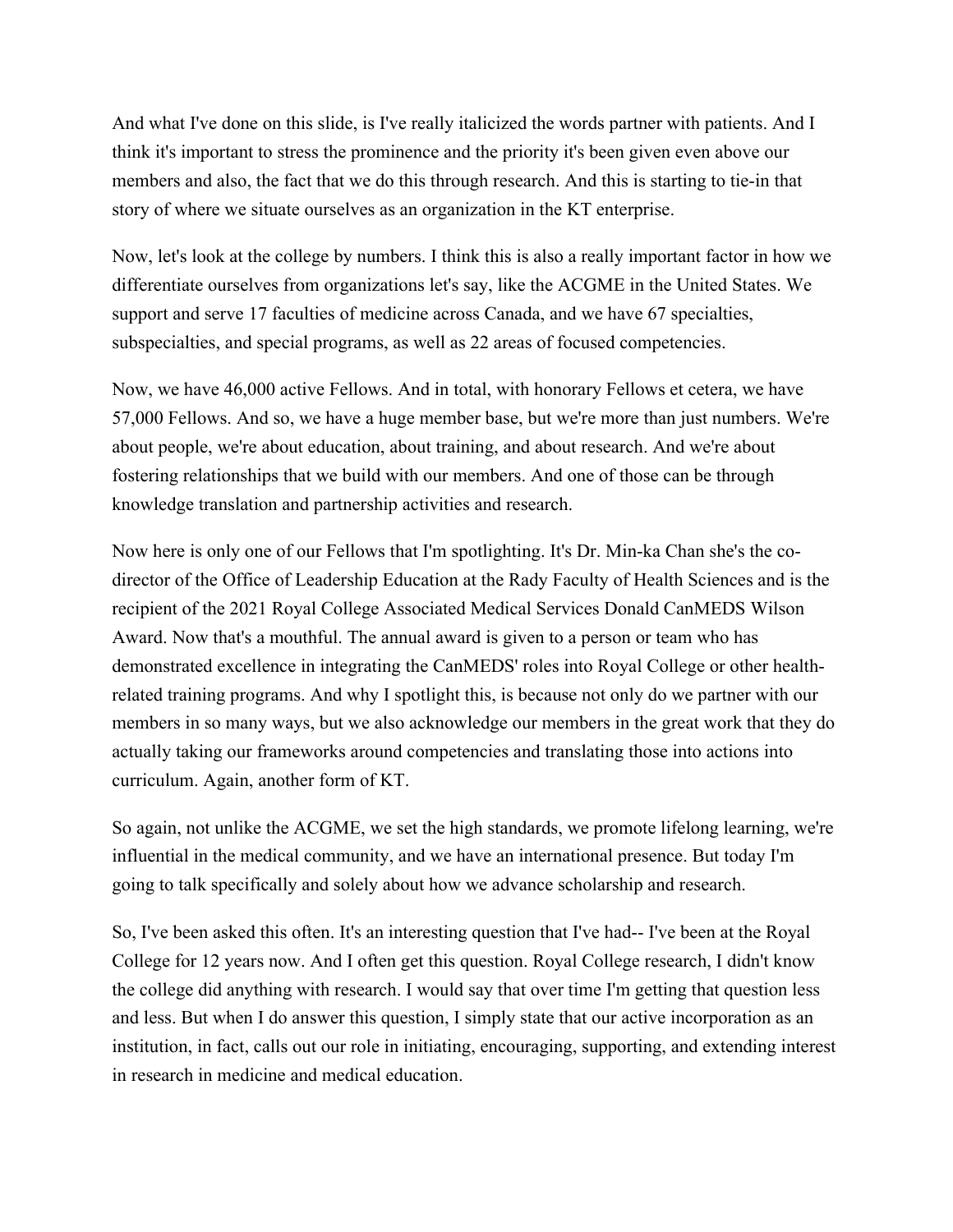So yes, we're a professional society supported by an administrative structure. But we do engage in research and scholarly practices at the Royal College, and we formalized our commitment to this in 2016 when we established the research unit. I've had the privilege of leading that research unit since its establishment, and the role I play is really about building capacity for and enabling research on the specialist physician. And I function to support internal as well as external activities.

Now, if I was to capture everything and describe everything that we do, it would take a lot of time and effort. This, I think, is a very good simplified visual representation. We support one of the largest medical education grant programs in Canada. This is an important component to describe because in that program we're starting to develop more commitments to embedding KT strategies in all of the work that we fund.

We also, as you saw with Dr. Min-ka Chan, we provide awards. We certainly create new knowledge in our office. We develop standards and programs both internally and externally. We provide education and training. And I think one of the most important and newest advancements with the Royal College, is that we're really focusing on the role that we play as an organization in knowledge translation.

So, let's talk a little bit about this, and I'm certainly going to give a lot of perspectives about CIHR. And to my Canadian colleagues, I apologize that this is probably not new information. But I think it's important to really ground definitions ensure we're coming from similar mental models when I situate this work.

So, the Canadian Institutes of Health Research, known affectionately as CIHR, is Canada's health research funding agency. There are certainly other funding agencies, but this is the one for health research. It's comprised of 13 institutes which are distributed actually across Canada. And they aim to advance four main pillars of research biomedical, clinical health systems and services, and then population and public health.

So much of the work that we see coming through the Royal College seeking partnership, let's say through their research programs, tends to be situated within health systems and services work, as well as population public health. But it doesn't necessarily mean we don't support other pillars of research through our KT program.

One recent example is that we saw real upswell of engagement from researchers in response to the COVID rapid research campaign. So, the CIHR has a total estimated budget of \$1.4 billion.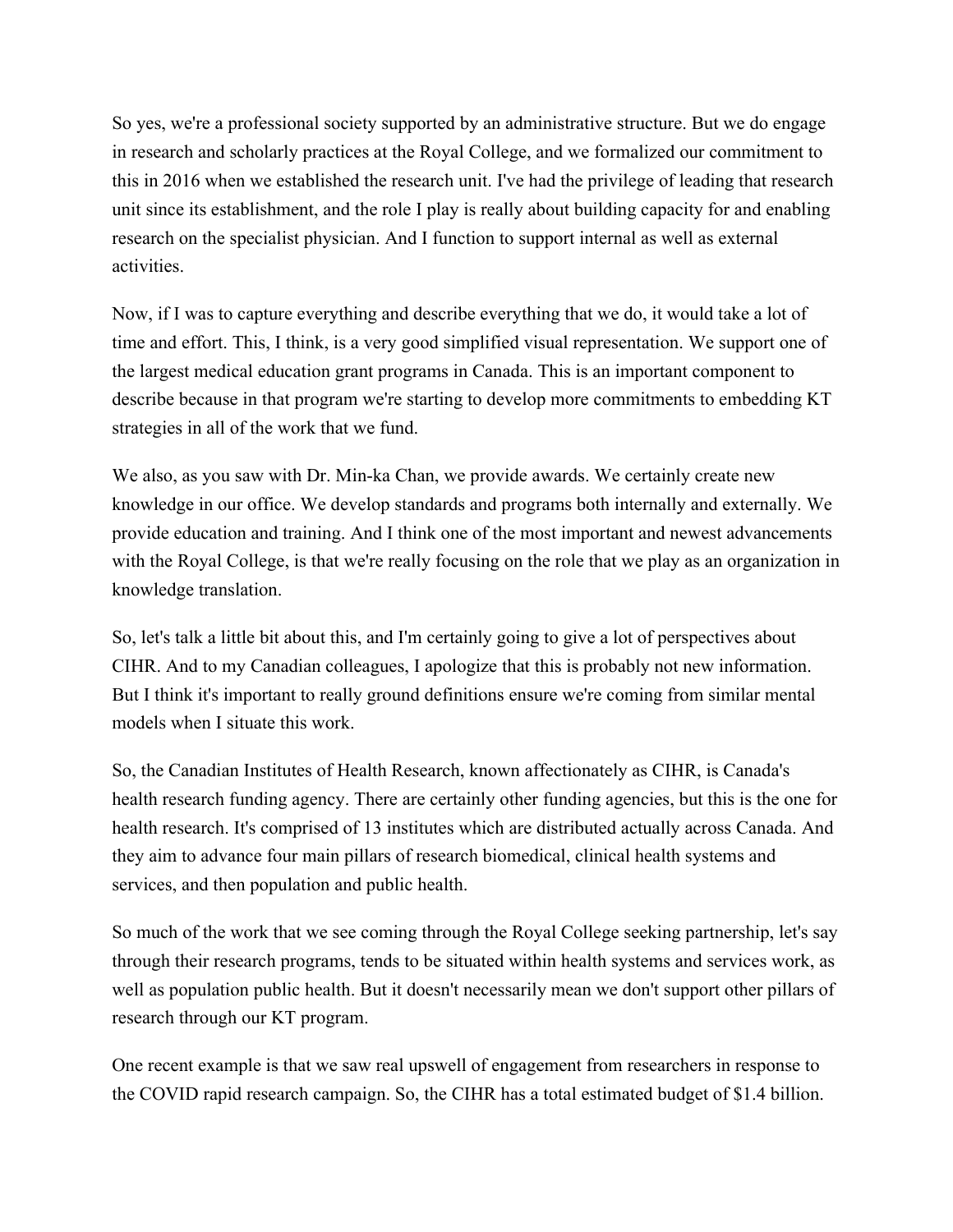The bulk of that is directed towards biomedical research. And I wanted to really talk about how much is funded for social, cultural, environmental, and population health. It's about \$95 million to health systems or services research so a much smaller budget. And \$25 million, recently was earmarked for COVID related research.

But I do want to say from this slide, I'm trying not to read from slides. I'm hoping that you're reading them and hearing the commentary behind it. But what I really appreciate about CIHR and where I see there's such great alignment between our organization and what CIHR is doing, is this true commitment and focus to knowledge translation that really is about facilitating that movement that translation of knowledge into actionable change that results in supporting even our vision, which is best health care for all.

Now, I put these priority areas up again, to really again, anchor into what I believe, is just a really perfect storm of alignment. I will talk about the strategic plan at the Royal College. But I have to tell you, this is almost a mirror image of our own priorities. The focus on indigenous health research, equity diversity inclusion, health research training, knowledge translation. All of which are priorities, as well within our own strategic plan.

And then finally, I'd like to transition. So, let's move from what CIHR is and does to KT. And more specifically, wrapping this up altogether on how it's informed and impacted and continues to shape our own knowledge user journey at the Royal College. Many of you may already know this definition. I won't read it out. I'll allow it to be on the screen. Maybe I will read it for some of our participants. It's a dynamic and iterative process that includes synthesis, dissemination, exchange, and ethically sound application of knowledge.

And so many of you may already know this definition but given the work that McKibben and others did in 2013 and identified I think it was almost 100 different ways of describing this. I think it's really important to suggest that the definition that I'm using is in fact, this one. And I know that it has been criticized as being a little bit narrow but is certainly the place that I work from and situate our own knowledge program at the college.

Again, this is a fairly long definition. And I think it's important to describe that it has been conceptualized or categorized into specific ways. So only to ensure that we're all on the same page, I'm using the definition of end of grant KT, which is often described as akin to a more linear model where the research is carefully crafted and packaged and the partnership really focuses on spectrum of dissemination or application and implementation approaches and is often less intensely involving partners. Like the name states, engagement is often at the end of the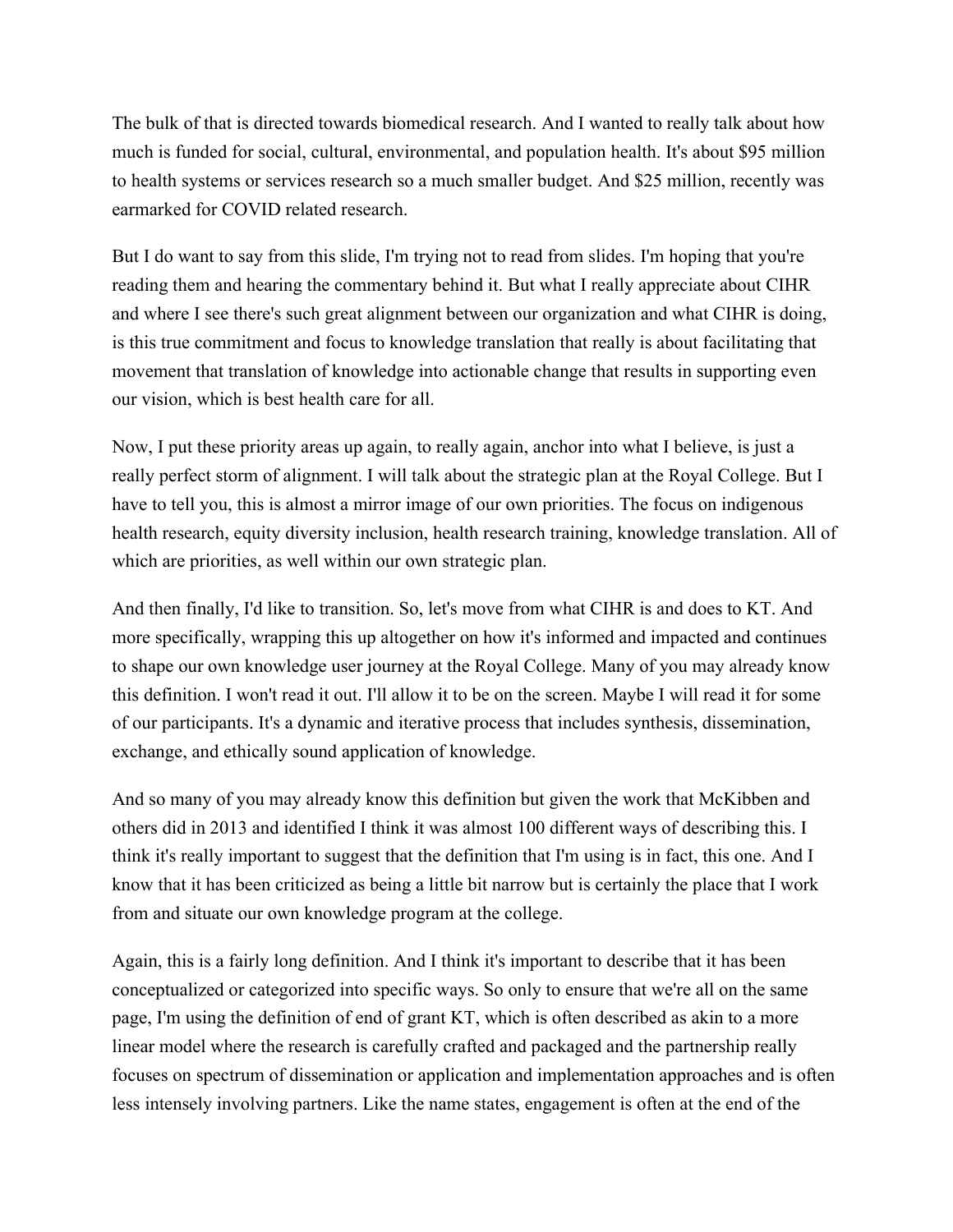project or research. And the goal, however, is still to raise awareness and promote action. And we engage in end of grant KT at the Royal College, but it will not be the focus of today's presentation,

What I'd like to focus on, is integrated knowledge translation. Integrated knowledge translation is an approach to doing research that applies the principles of knowledge translation to the entire research process. And I know that many, if not all of you, already understand this process, and think about this as either participatory or compare it to community-based research.

But what I'm situating is again, in the CIHR knowledge to action framework. Its intention involves knowledge users as equal partners alongside researchers so as to lead research that is more relevant to and more likely to be useful to the knowledge user. It's about engaging and sharing research findings with individuals who can use them and prominently the know-do gap. And again, I recognize not everyone appreciates the way that's worded.

iKT involves significant, authentic, longitudinal engagement in this research process. We recognize that at the Royal College. And this is really a short list of activities or steps in the process that knowledge users, when we engage, we usually talk and discuss and negotiate their involvement.

CIHR suggests, for a minimum, that engagement of knowledge users are around question formulation, discussion of findings, and with dissemination activities. And this is really a great place, I think, acknowledge that there are a number of frameworks that individuals can consider and use for our purposes.

In the development of the knowledge user program, I certainly reference the work by Susan Ross, John Lavis, and Tara Rodriguez, and others that they've done around experiences involving decision makers. And it really helped frame the thinking we have in our own institution. In their work, they identify models of decision maker involvement formal support, responsive audience, integral partner. And we think about that in every forum and engagement that we have at the Royal College.

But it sounds like a lot of work, and it is, particularly from an organization that is like our own. And we know that it takes time to translate that incredible amount of research that's conducted. And we know it moves at a glacial pace. This is almost a little bit indicative of that peak and valley, that research to practice valley map, that we've often seen the valleys of death.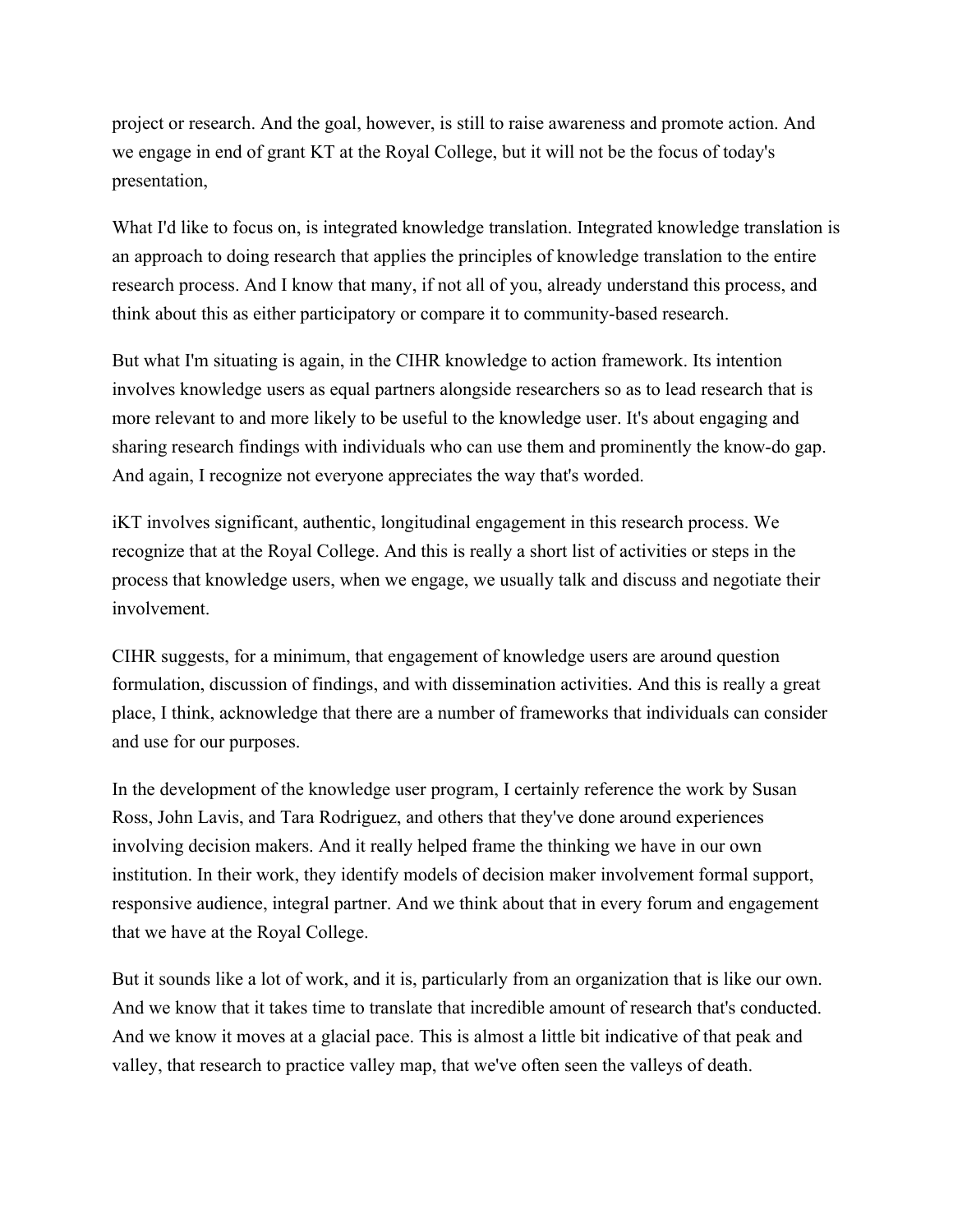But we need to do this work if we want to impact the system and ultimately patient care. So, we have a commitment to doing this in our organization. We want to move research across that continuum not only for improvement and spread but truly to support that vision we have at the college about impacting the health and the care of all Canadians.

Fundamentally, through meaningful, authentic, ethical, transparent, and dynamic partnership, translation or mobilization is improved and results in action and change. That's why we engage in integrated KT. Simply put, and to draw a business analogy around this, is let's not build cars for clients that we haven't met yet. Why leave all of this to chance? We need partnership.

But here's where I start to move into our thinking at the Royal College, the work that we do, and some questions that have been raised. The complexity and nature of these relationships cannot be underestimated, and I've learned so much working from both sides. I've been someone applying for grants seeking knowledge users on my own research. As well as overseeing the KU engagement at my organization.

It's a complex social enterprise that includes many stats. But here I highlight those that I think require specific competencies knowledge to conduct them. So, identifying recruiting partners, I think, takes a level of communication and sophistication and understanding of even business principles and practices so that you know who in an organization to contact that might be best leveraged to engage in your knowledges or activities.

Taking stock of barriers and facilitators of an organization not just of yourself, how do you do that? How do you understand what those are for the organization? How do you truly engage in collaborative research design with an organization where maybe not all individuals understand research, understand research in the organization, et cetera?

And then I think it's also important to understand the governance for decision making. For example, and I will go through this more fully, our organization often includes a contract office, legal, ethics. Because we're more attuned to the risks that are now associated with engaging research and findings. We have what we call the Globe and Mail test.

There's also the ethics and partnership agreements. So, does everyone have access? Is this an ethical partnership? Remember, we often have residents and others who still have not sat our challenging certifying exam coming to us to be partners in knowledge user engagement. How do we negotiate and think about those power differentials between the various partners who approach us?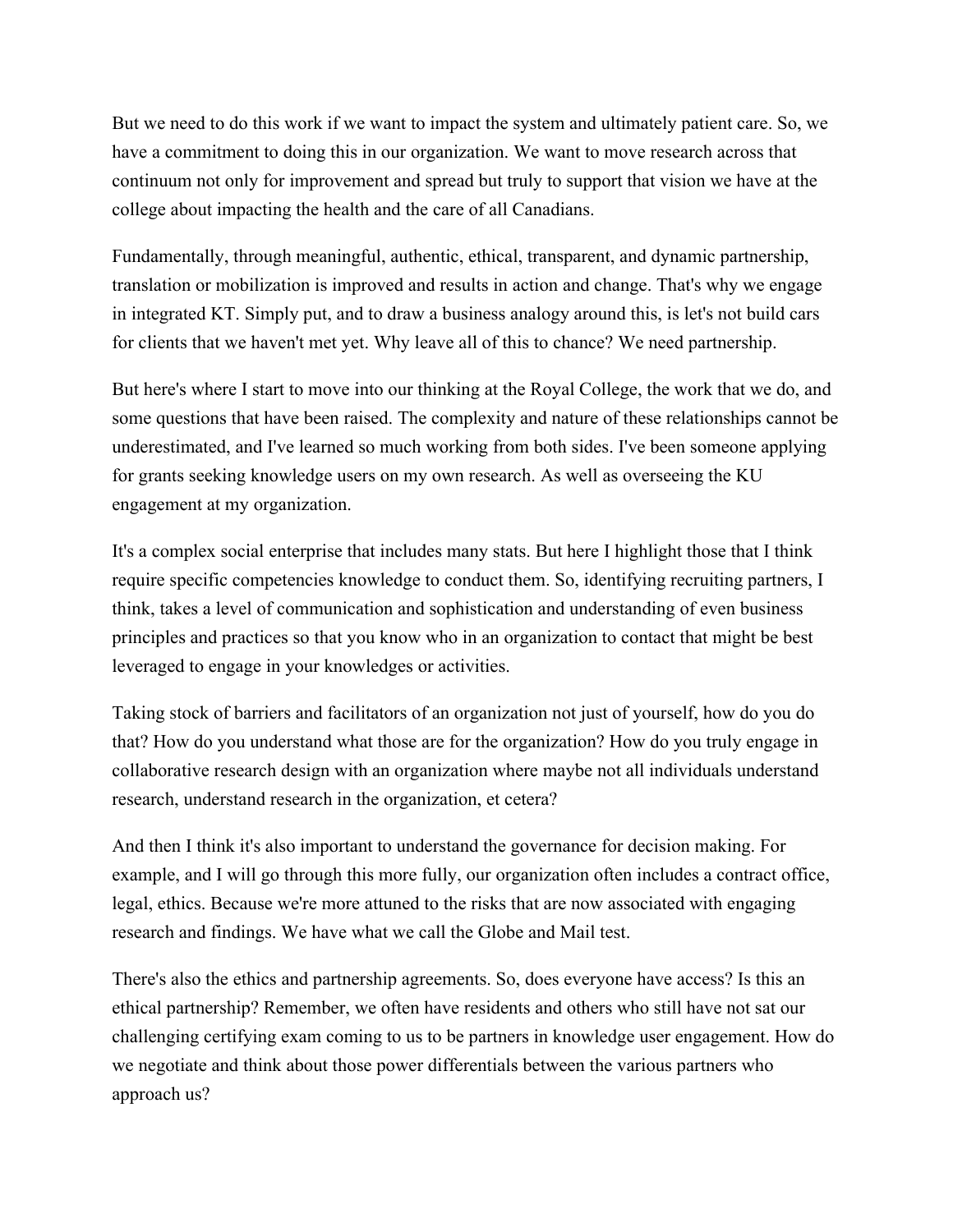And then also, I think there is truly competencies, skills, knowledge about how you maintain and sustain these partnerships, potentially over time. I will say, for example, I'm sorry, that have not many yet have been in professional roles. I've asked many individuals who've contacted us to be knowledge users. Many are grad students. Many have not yet been academic faculty in institutions or outside of academic institutions. And so, I ask them, do you understand around organizational theory? Do you understand what's meant by c-suite? Do you understand how to negotiate or think about engaging a board member?

Without going too deeply into this notion, I may simply be provocative and ask, should every federally funded project include a dedicated, remunerated, knowledge broker with these competencies, particularly when engaging those who may be in the private or not-for-profit sectors? As a taxpayer in Canada, I'm invested in seeing the research funded by CIHR actioned when applicable and when it makes sense.

But we know about some of the common barriers and facilitators that need to be overcome thanks to some of the great work by Anna Gagliardi and her team in the scoping review. But how do we overcome this? I will draw on the importance of understanding the business side of organizations when approaching an organization like ours to be a knowledge user on your work.

So, I've mentioned what some of the processes and activities are, and all of this sounds fairly elegant and difficult. But in reality iKT, as we know from the literature, can often devolve into a relationship that is not quite intended. It can move to a checklist practice, and in some cases, it can feel like chaos. And we certainly experience this at the Royal College when we get last minute requests for very complex projects, and we realize this is not iKT. This is really providing a letter and understanding what their work is and supporting it. But we still engage because we see this as the very beginning of this collaborative journey, called KT, going forward.

So given all of this, and that we're a national organization with clear mandates and responsibilities, we strive to advance for better health care for all, we support 50,000 Fellows, and we support this through research. But what does it actually look like? What does our KU program look like, and what has been our journey?

So, we have a few key actors and active ingredients in our program. I would say that CIHR has prominence in our story. I will talk a little bit about how they've been a driver in really shaping the work that we do. I would say that professionalizing Royal College research and its intention to build capacity for research interactive and corporation it's certainly give us an official mandate to do this. Our strategic priorities have now really aligned with this, and we see ourselves truly as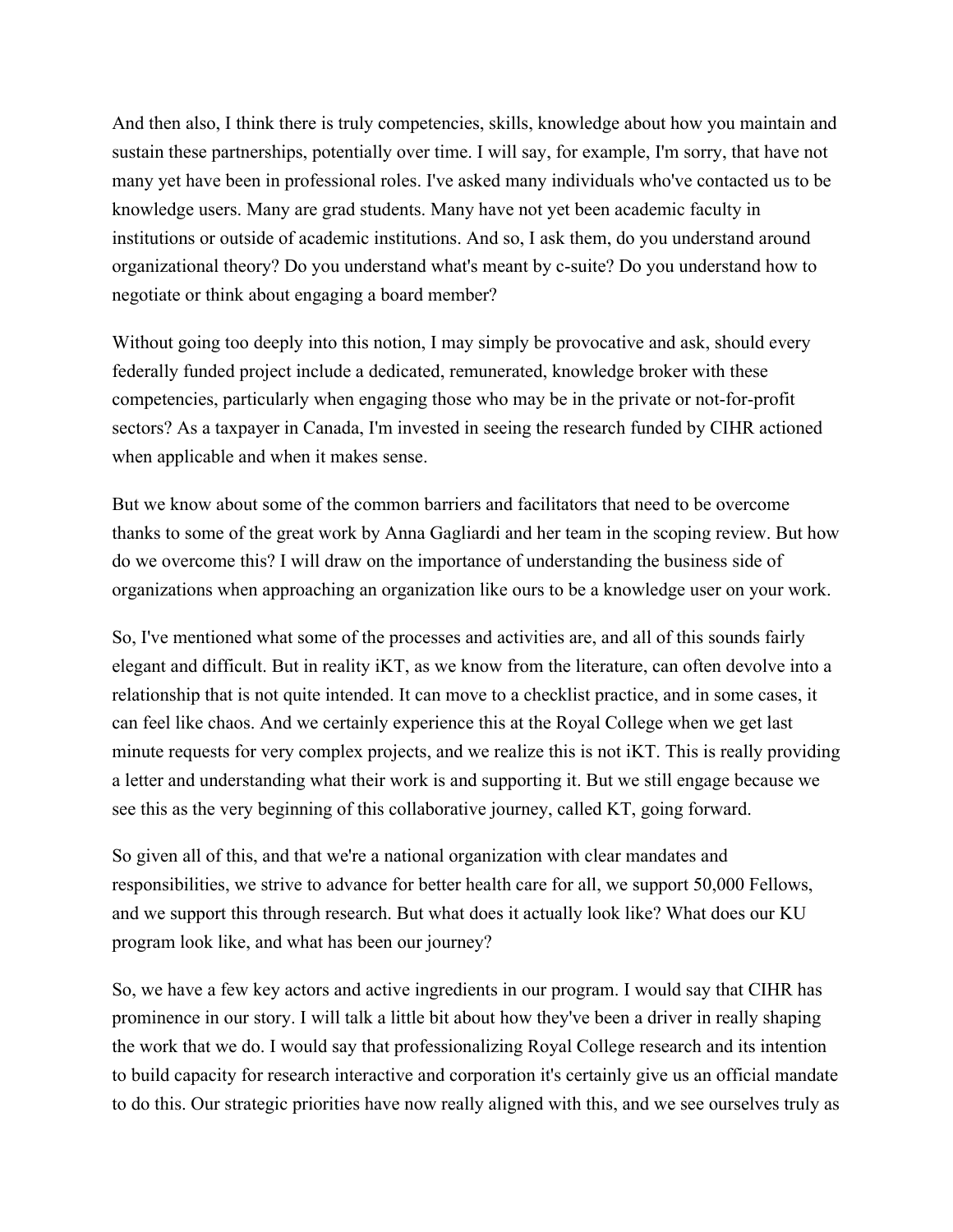an asset in the knowledge user, knowledge mobilization translation landscape. Let's talk about this more specifically. How did it start?

So, for some of you who are Canadian, you will know that CIHR started with an expectation through its physi program or its partnership program to really engage knowledge users as part of research with the understanding or proviso that it starts with problematizing the questions together and moving through that research continuum.

What we saw early on was that people were really forming partnerships with individuals in our organization. It was certainly a first step. They would reach out with the best intentions. They would ask for partnership. And those individuals would craft a letter, maybe do some small negotiation, and the grants would be submitted.

What happens in this context, is that sometimes the grants were successful . And we would find out four years later at publication when we saw that the Royal College were thanked as being a supporter of the research. But it certainly wasn't done at an organization, institution level. And one thing to understand is there are few programs at the Royal College that are done completely siloed in an installation. So, partnership around research requires multiple conversations, multiple engagements, multiple conceptual conversations around the work. It also must include operational perspectives around technology, around communication, around financial in-kind support, et cetera.

So, it started by us really engaging in research and having partnerships as a knowledge user as individuals. But we recognized very quickly that we were not serving our members or our clients, the researchers that wanted to partner as knowledge users by working individually in the organization. In fact, much of the work as individuals is simply signing those letters.

This fundamental shift to develop a formal policy and processes was driven by the recognition that we could, should, and can play a substantive and meaningful role in the knowledge to action ecosystem in Canada, particularly given where an organization embedded in a complex social system.

And we play an important role in influencing across the interconnected web of formal and informal groups and stakeholders. Those could include communities, systems, the faculties of medicine. And like we said, we influence international even. So how could we partner with researchers and think about the knowledge user role more actively as an organization?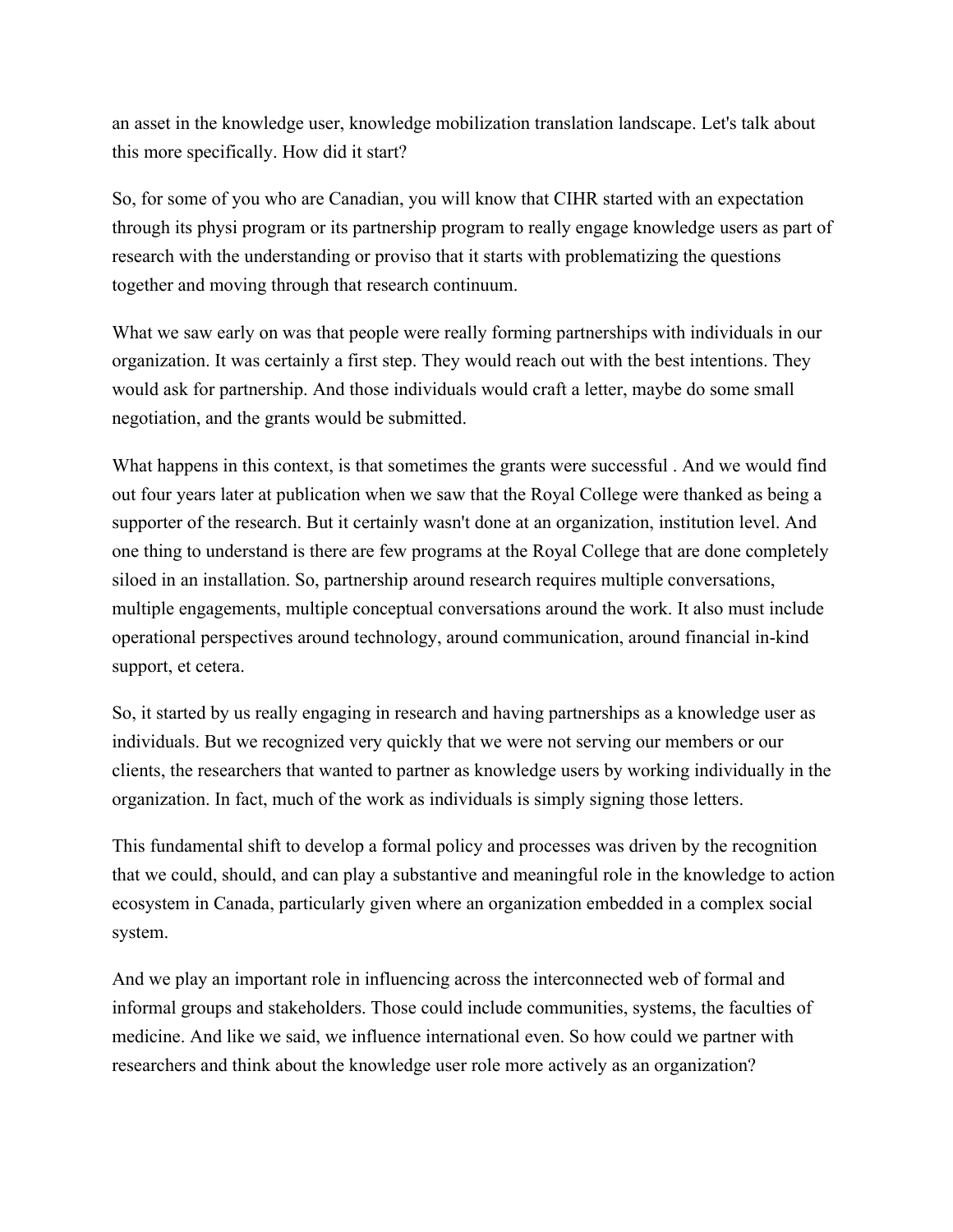And so, we sat around with a small team and thought, how can we get there? We get there by working as an organization of individuals rather than individuals within an organization. What we did was work to really institutionalize the work that we do in our processes as a knowledgeuser engagement entity, to better serve others, and ultimately better serve ourselves, and the potential impacts on education of residents, our Fellows in practice.

And I'll read the last page of the story for you now to say, we're not fully there yet, but we're certainly on our journey. Drivers of change are this institutionalizing and creating a knowledgeuser engagement policy were really influenced by a number of things. One, and I'll show some data on this, we simply saw an absolute upswell of individuals contacting us to be knowledge user partners.

And so, this happened for a number of reasons. One, we were discussing it more often externally. And so, people started to understand, oh we can actually partner with the Royal College in a meaningful way. Two, the expectations at CIHR changed. They were really expecting knowledge usage across all grant programs. And so simply by sheer volume people were looking for greater partnership.

And I think finally, we were starting to build almost a Rolodex of partnership that were more longitudinal. So, we're seeing repeat customers and really experiencing that meaningful, trusting relationships with those individuals, and again, looking to really evaluate the impacts of those partnerships.

I would say professionalizing and really legitimizing knowledge user engagement was another driver. We simply organized around this better, and we were able to amplify our role, certainly with more partners. We figured out how to be more effective and efficient in managing and stewarding our own resources internally, and that took some time.

There were certainly trepidation at the beginning of launching this program with many of our leaders who asked legitimate thoughtful questions of what is my role and accountability if I'm listed as a partner or someone who's an expert in a particular program? If I engage in the work, does that result in authorship? These are very thoughtful questions, what if.

Now, it seems that I have time. But my time is deprioritized or this project is deprioritized when it comes to fruition. What are the implications of that? And is there a succession planning that we can include? And the other is, of course, if leaders change, which they often do in organizations.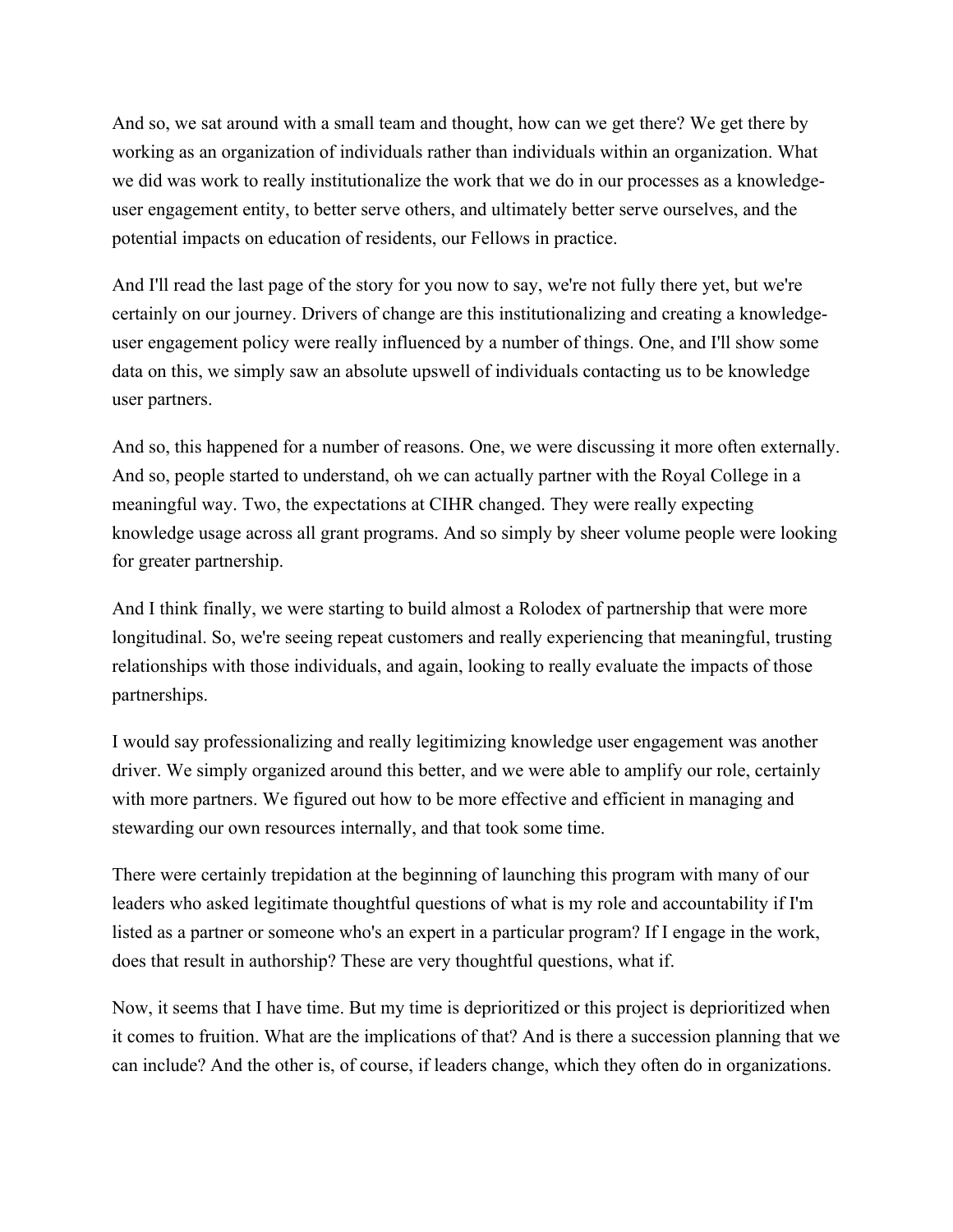What in our program can we embed or put in place to ensure continuity for the researchers in which we've made this commitment?

I would say that there is some complexity working with an organization like the Royal College. We certainly are more attuned to what are the risks of partnership. And so, because of that we ask very clear questions. We will not engage or commit to being a knowledge user unless we have things like a list of who all of the partners are from private and any other industries.

We look at EDI principles, certainly, and I will get to that. Thinking about are there-- do we have access? Are we making this accessible and fair and equitable to everyone who wants to partner with the Royal College, regardless of their views or whether or not they are a fellow of the Royal College?

And this creates complexity of decision making. And I think what you should be hearing in the background is this takes time. And I know that's a real downer to talk about time. It's never an exciting thing. But the truth is there is some complexity. We sometimes have to engage legal. We sometimes have to engage our ethics committee. Sometimes it takes time just even internally to negotiate resources and get a sense of who can and has the time to really meaningfully be involved.

And I think it helps that again, I'll show this, but that we've centralized through our research office. So, I tend to be a central point of contact, as well as our staff, in the research unit to really help navigate, negotiate, and partner with these relationships. And so, let's talk a little bit about the who, what, and when of our KT knowledge-user request program.

And so here you'll see on the left side, we sort of have our institution. And I've listed one pillar called Intake. There are so many ways that we partner. In this particular example, I'm going to show mostly and speak to an example of when people contact the organization. We certainly reach out and do partnerships. We fund a grant program, and in that way, we just are embedded knowledge users.

And many ways and many points of contact to support those researchers to ensure that what they're doing really aligns to our programs, our values, our strategic plan. And so here-- I think last year we received 55 requests to be a knowledge user. We do not always say yes to each one, and there's lots of reasons why we don't.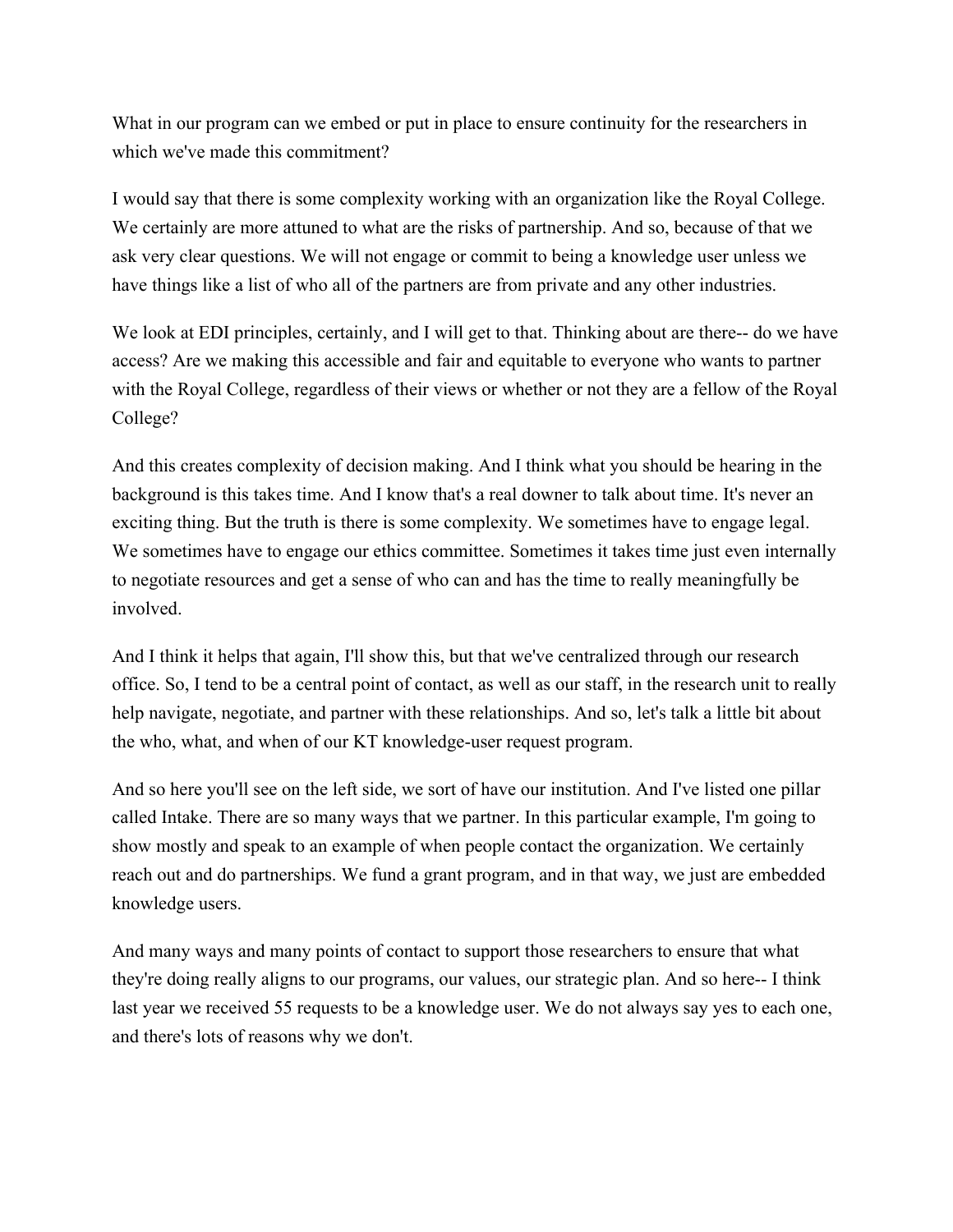But it's usually received somewhere in the organization. It might be in the CEO inbox. It might be at communications. Someone's found us on the website. It might be through a previous partnership or a colleague. And so, when that comes into the Royal College, it immediately gets sent to the research unit inbox, and a staff will review what has been sent.

We have a form, a checklist of every item that is required. So, at a minimum, for example, we need to have a Bio of the PI. We need to have a sense of the research that's being conducted. We need a sense of whether or not this is going for funding. Who are all of the co-investigators and partners? Of course, many people will say, well, not everyone is agreed. We said it's OK. This is a journey. And so, you cannot be too transparent with us in those early days.

And so, we asked for a lot of information. And then invariably, and I would say there's not one person who's written us where we haven't asked for engagement, we have an initial phone call. We have a conversation. I ask individuals what do you understand of the Royal College? Why do you think you want to partner? In what ways do you see the Royal College being involved?

And of course, we get, well, we were hoping that you would tell us this. And this is where there's that shared opportunity for education and learning. I learn about them, their research, their desires for research. I ask about their KT plan. I'll admit, most people say, KT plan? I haven't even thought of that. I'm really focused on the rigorous research methods.

But it's a point of contact that says, in order to engage meaningfully, it would be really helpful to understand this. What's good about that when those are not currently crafted, we have that ability to really negotiate and influence and partner in a much more meaningful way. So, we then at that point can co-create, can co-construct, and really be a part of that. I would say that the places where we engage as knowledge users, I think, that are most fruitful are the ones where we actually sit and problematize with individuals around the research that they're doing. I think that's where you really want that to happen.

But the reality is, once grant season is in full motion, we feel the impact as an organization where we have multiple, multiple requests for KU engagement, which is not quote unquote, what I call "true authentic iKT." But in my role, what I try to do is invoke those principles to the best that I can recognizing that this is publicly funded research, and one of our commitments is to really support and advance research for the best health care for all.

So, once we pass that first step, which is often multiple phone calls both internally and externally, we go through a checklist of thinking about approvals. And I'm going to talk about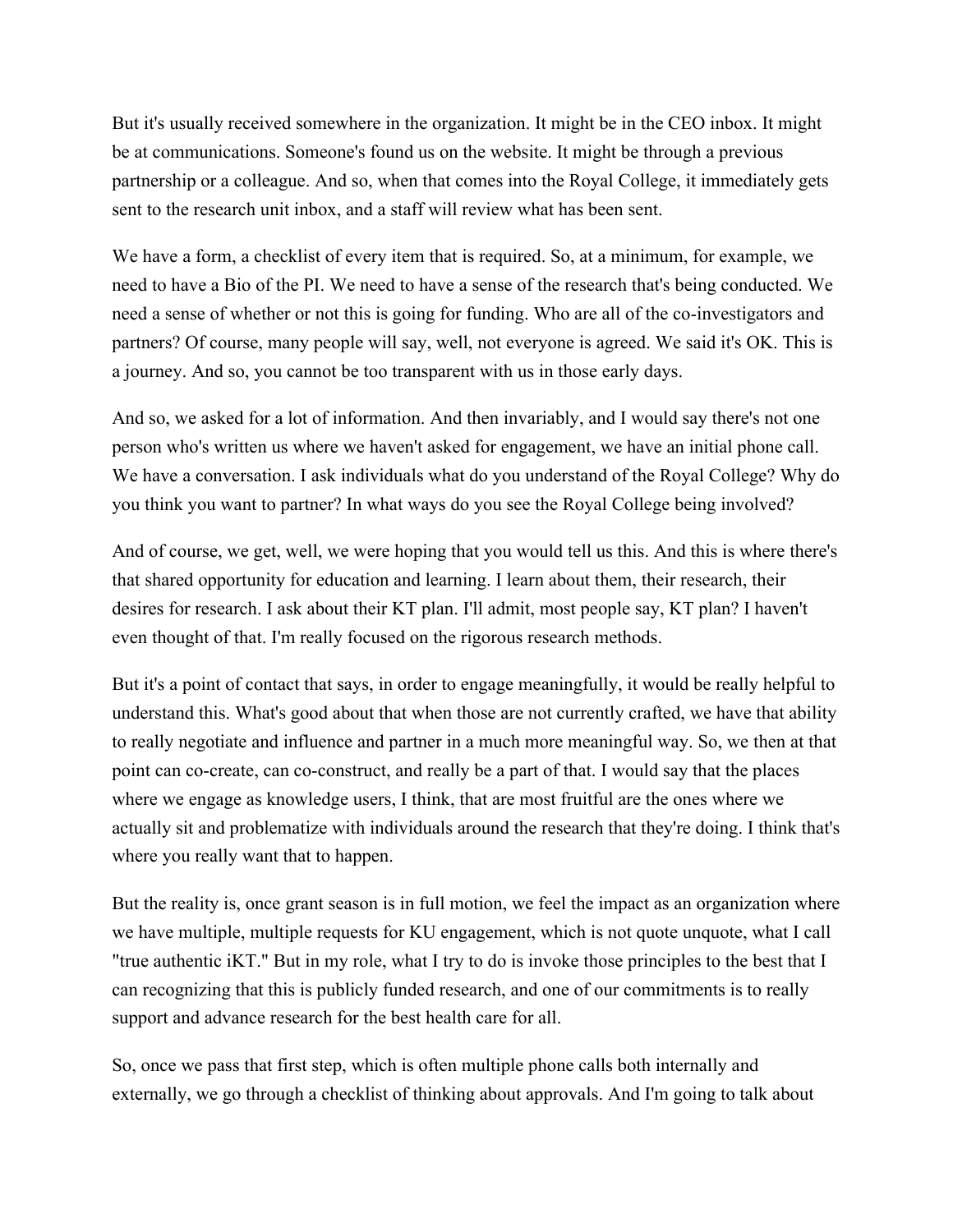this more specifically because I think this is a critical component. But we align to things like are we aligned strategically? Do we have shared values about this research as an organization? Do we have the ability ethically to partner? Do we have the time based on what is being requested of our organization? And then who is the best individual or individuals in the various components to partner?

And then we prepare an approval correspondence, and I think here is where it's really unique. And I'm really open to hearing how others do this in their organizations. But we move all of this up to our e-suite or our c-suite. And this goes in front of our executive director team. Every single request goes into a form that includes key pertinent information, as well as a recommendation from our office. And this gets approved. There's many questions even at that level. This either gets approved or not at the executive level. And then every single letter which lists and approves our commitment is signed by our chief executive officer Dr. Martha Bruce.

And so, as you can see, we fundamentally move away from individuals signing, quote unquote, "letters" and really institutionalizing the conversations and the practices that we move towards more authentic, meaningful engagement. Now, is it perfect? No. Do we still feel sort of a rush sometimes going through these? Yes. But we look at every point of engagement as the opportunity to move to that more meaningful authentic engagement.

Once we have approvals, we negotiate things like how we're listed on the grant. And we are consistently listed as KUs. We have our own CIHR identification number, so that we can track. I will tell you I've seen a shift away from individuals saying, we'll contact you once our grant is completed.

And I would say, we're OK if you don't get the funding. What we'd like to be is involved as holistically and as early as possible in your research. So don't worry about not receiving a grant. We track absolutely everything internally the number of phone calls, the time spent with individuals. And I just want to give a shout out to our research coordinator Jeannie Zetter, who really oversees every component of this program.

Where we want to move next is really about evaluation. Because all of this is wonderful. But if we don't embed a corporate ethos around this program, how can we improve? So that is where we really want to go to next. I look forward to any questions or challenges about our program in the panel section.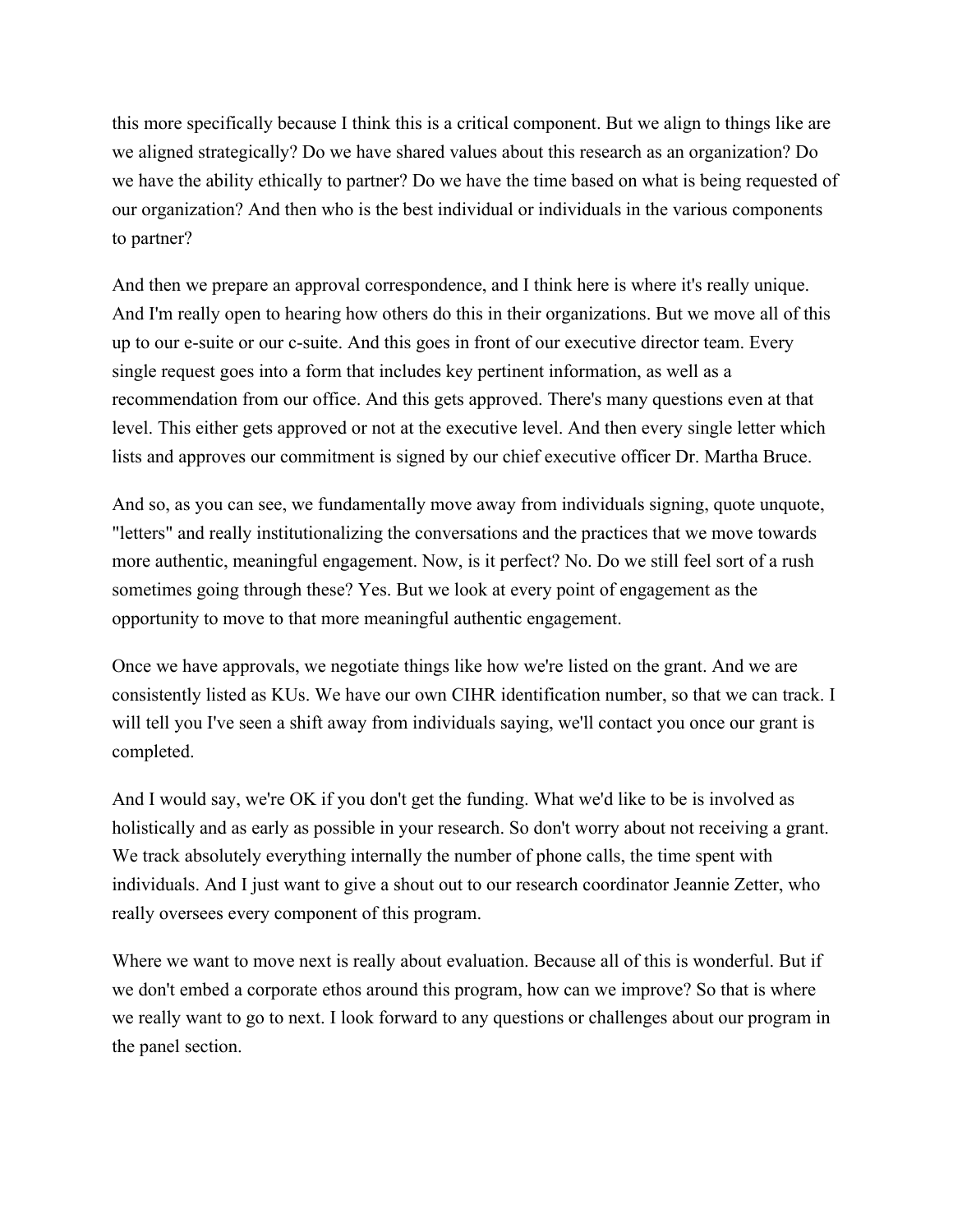So here are key places that I've talked about, a little late animation. It's really about making sure that intake people know that our program we certainly can communicate better. We request contact I would say 99% of the time. Sometimes when we have built partnerships in trust and we know the work, we don't necessarily need that intake call. By and large, we have those conversations.

And I just want to mention here that it happens, where we let individuals know that there's just simply not enough time. We've received requests 48 hours on complex projects, and we simply say, this is end of grant KT potentially. We can partner and then, of course, we get the question, can you disseminate this or distribute this to your 47,000 members? And we have policies that disallow us to do that. So, we have to really think about the KT plan, how we fit into that? And so again, it always requires thoughtful conversation.

So, here's a little bit of data. This is from 2016. I always really like an infographic. This just gives sort of by the numbers. In 2016 we had 10 knowledge-user requests. This is when we started the program and we were on close to \$4 million worth of funding.

And you can see here, even just the next year, we were [INAUDIBLE] or co-investigator on overall \$11 million worth of funding. And so, we really have a busy portfolio and have a strong commitment to supporting KT in an iKT fashion. And please note that this is all publicly available information. We have a research report that we publish every year, and we make all of this available and transparent, certainly.

I also want to stay in that map. I did fail to mention that we also do follow up. If we haven't heard from our partners in some time, we always loop back. We have this embedded in our tracking system where we reach out and we say, hey how is your research going? Are you getting to the analysis phase? Don't forget about your knowledge user. And we assume it's not at all malevolent from our partners that researchers are busy. And we have to own the commitment that we've also made on our side of the equation. And I think that's the unique synergy or proposition that the Royal College is bringing to this conversation.

So, I thought it was important, again, to really anchor into the literature as to what we're really striving for. And I want to just give a quick shout out to the amazing impeccable Dr. Sharon Strauss, and the work that she did with her colleagues to say that we are striving to develop shared understanding. I'm always guided by these principles.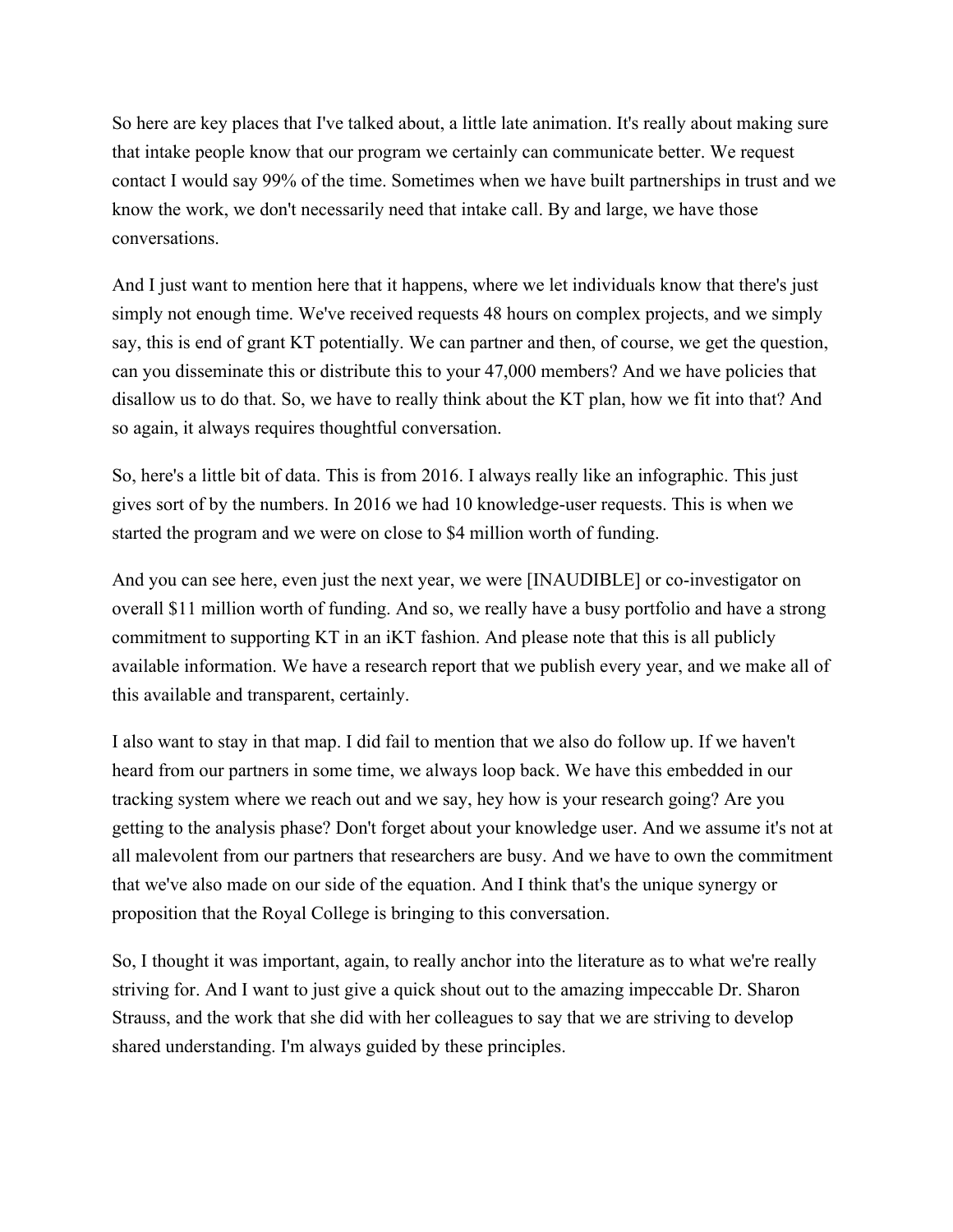At the Royal College, we want to create a collaboration plan that is explicit of what the researcher role and what our knowledge-user role is, to be very clear, create a plan, including team members in a collaborative manner. So, I can't just place one of my colleagues at the Royal College on a grant without really discussing that with them and looking at their own workflow and plans for their team and the year and developing a strategy that ensures trust. And I think trust is one of our priorities in these conversations and in this work.

So since implementing the Royal College knowledge-user program, I just want to summarize and start to bring this all together. I would say level of engagement is variable. No matter how much work we do, things get in the way. Things will prop up in our workflows and others workflows, and so I would say that it's variable over time. And what we'd like to do going forward, is to really quantify this a little bit more.

What brings us closer to a team? What makes it more difficult and challenging, particularly for our organization really probably from a QI program evaluation perspective. I will say that again, this is not exciting to hear but time matters. It's like asking someone to become a best friend in two weeks. It's just so impossible to do that. Relationships and trust just simply need time to really marinate and to build those and formulate those partnerships. And that's nothing new, I'm sure, to this group. But I want to make it clear that it is absolutely embedded within the challenges of our own program.

I think it's really important to use frameworks, and to use those frameworks to talk about defining partnership levels so everyone is on the same page. There are many out there that you can use. I've described the work that we use by Lavis and others. When we sit down with partners, we say, you know how do you see us being involved? And here's how I see us being involved. And so that we have a shared understanding and language around those partnerships, including everyone that is involved with it, as well as our executive directors at the college,

You have to be mindful, as someone approaching an organization, to think about resource requirements. How heavily can you draw on the communications staff or entity within that organization? And we need to embed time into that. We've had partners who've come to us with KT products that are exceptional, but they need to be translated by our communications team. And so that takes time. And sometimes that is a disappointment to individuals who want to get something out very quickly or see us as an opportunity to disseminate their products.

And then I just want to make a final, important comment about strategic alignment. And this is where, again, as someone who's recently completed an MBA, everything looks like business to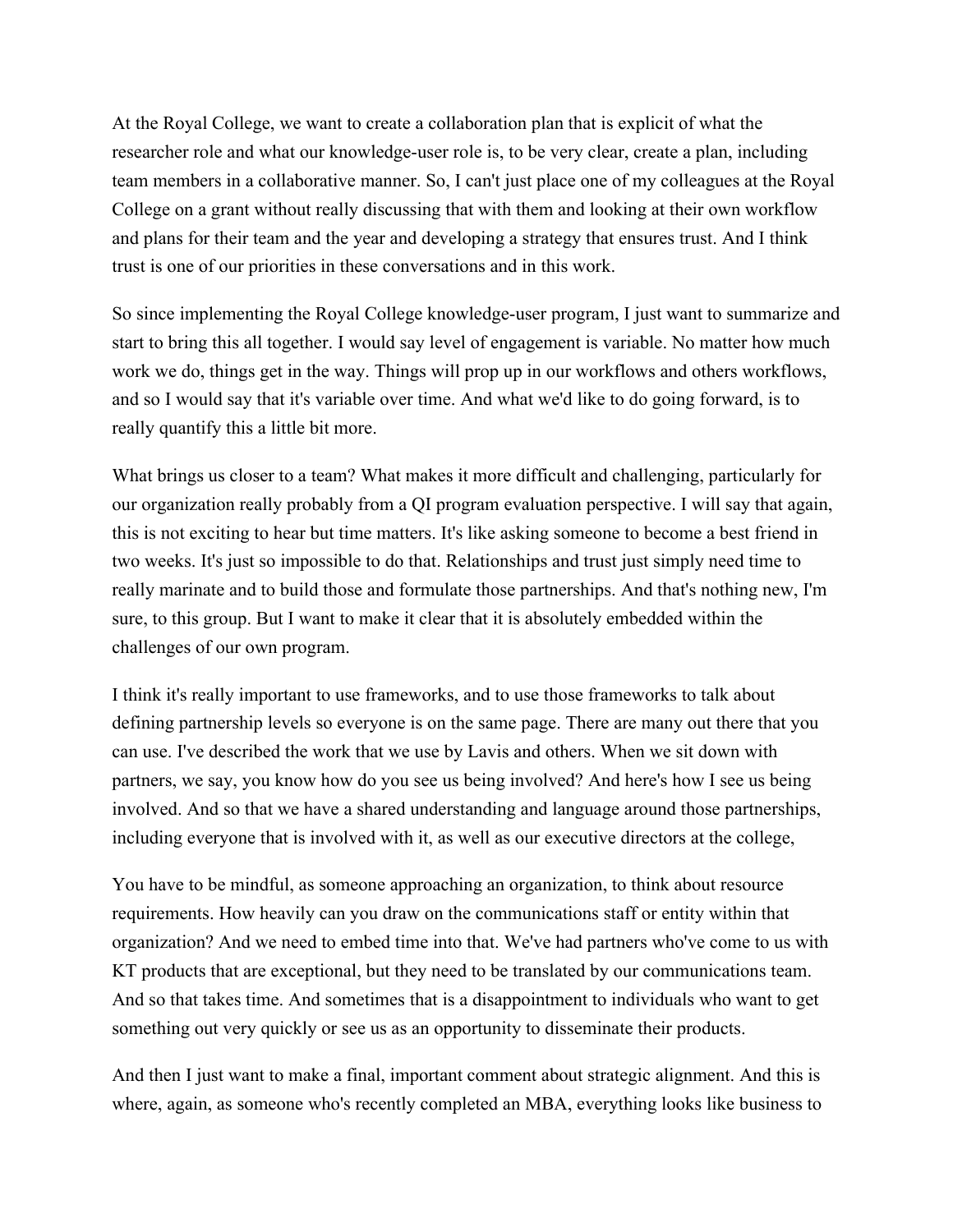me. I'm really interested in the business side of iKT. But I think it's critical as researchers or individuals seeking knowledge user engagement, to really understand this alignment between research and organization.

I am situated in privilege to work at the Royal College. We are bound by a strategic plan. And so, I love this representation of the pyramid of places that researchers should really think about before they approach an organization. What does that organization believe in? What is their vision? What is their mission? Do they have a set of values that they've placed on the organization website? Why do they exist?

I find that when I ask individuals why they think the partnership or engagement of the Royal College as a knowledge user would be valuable, I find a very thin response. And so here I use that as a moment to really have co-learning around what they're working on and what the Royal College is here and committed to really advance.

Thinking also about where we're going, who we are now, and thinking about the strategic plan. What are we becoming as an organization? Do we have a shift in our plan, and how could this research really align? And then also what does success look like for our organization? What are our organizational goals? And how does the research you're doing really work to advance or align? Is there a reciprocity in this partnership?

And then again, really just thinking about those priorities. I really think about CIHR's priorities. I really align, and I follow those, and I read their strategic plan. And it may be that discipline that I have of being an administrator in an organization. But these are fundamentally things that I think every researcher should do prior to contacting, quote unquote, "an organization that they would like to partner with."

I'm going to put this up. I see our-- thank you, our ASL translator has changed. I put this up really to impress again, upon everyone that these are available. If you haven't seen this and you are thinking of partnering with the Royal College, I encourage you to really download it, read even the executive summary to think about where we're going and where we align.

Often, I can see in the letters that are requested, that's certainly not iKT it's not the letter, but I get so much out of reading the letter as to where the researcher is positioned and what they understand of our organization. And so, it's really important to call those things out to really demonstrate that you understand who we are as an organization and why you want to partner with us as a knowledge user.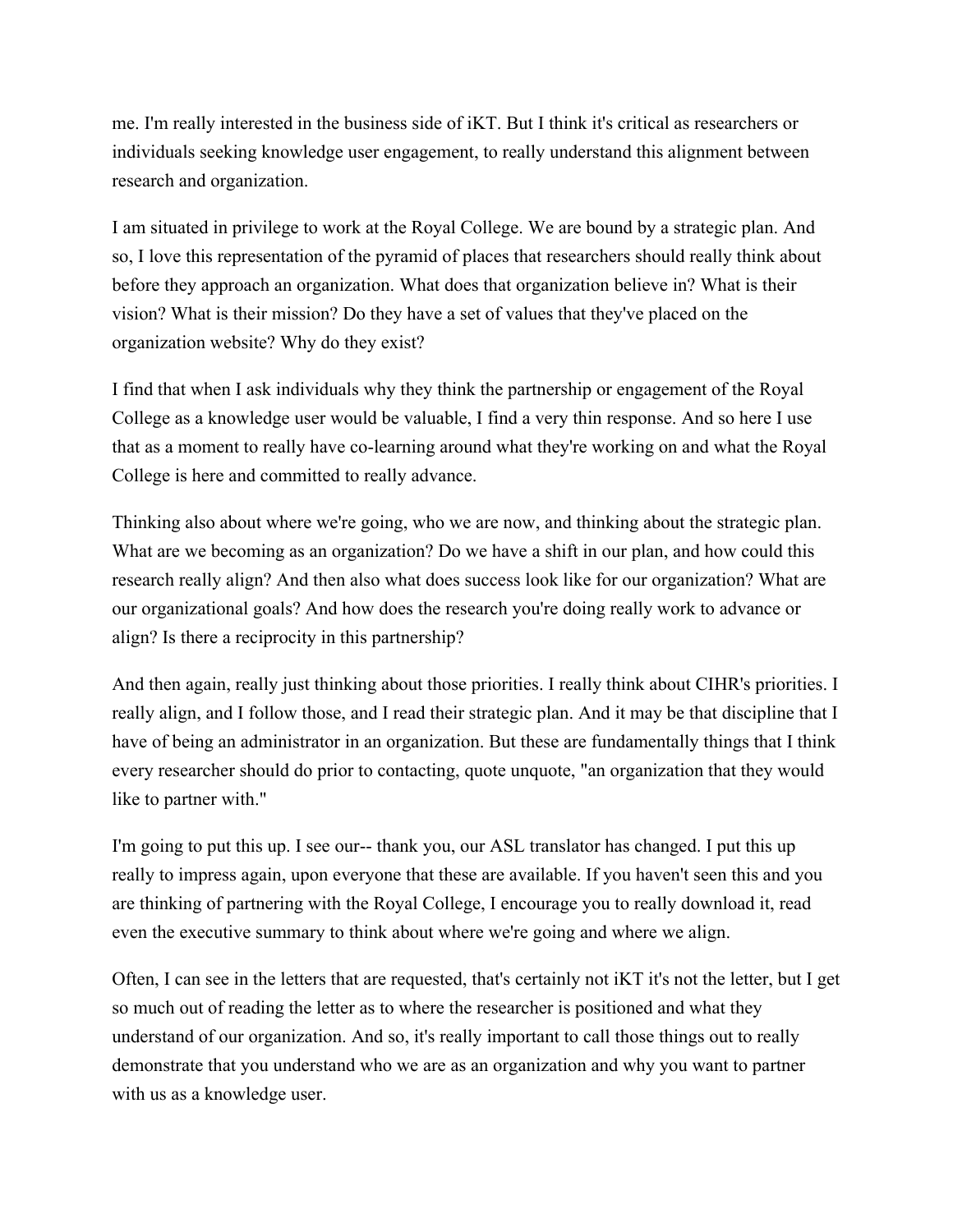I just want to start wrapping up a little bit and moving to hopefully a very rich and productive panel session. And I hope that you're in agreeance with me that this is a complex enterprise of social relationships that need to be formed in a thoughtful manner. What I've tried to invoke in this presentation or this conversation with all of you, is that in organizations there is a business logic, an institutional logic, a culture, a strategic framework that guides every individual in that organization. And it's important to understand.

It is also important to really understand the business principles behind how organizations function in order to have a more meaningful conversation around KU engagement. I will say here is just a couple of quick affordances and challenges and ah has, so often one thing that I've learned, is that researchers come at least to the Royal College trying to fulfill a grant requirement. And we try to shift that conversation to more meaningful engagement.

We believe strongly that we can elevate research, and so we try to influence and how to problematize the research to elevate it from a very local, maybe narrow perspective to think more cross-specialty or even nationally. We also try to involve and evoke real-world thoughts and examples and issues by just speaking a little bit to how the organization-- what are our challenges? What are we trying to solve? What are we trying to move forward? And find ways to find sweet spots in those negotiations so that the research can have greater relevance.

And we tried to make the experience of engaging with the organization in a new way. And I've heard this from many of the individuals who contacted us to say, wow, I didn't realize someone would actually speak to me from the Royal College. And I didn't realize that you would be so supportive in the work that we do. And so really changing the relationship with our organization is critical.

This is just my last slide and I'll go on. Hi, Kathleen. And then I also think it's important to be very reflexive. We learned so much at the organization through these partnerships just about individuals and what they're struggling with and how their work is being conceptualized in relation to some of the work that we do.

I'll finalize by saying just one point in our knowledge user a-ha moments, is that it really has had a de-siloing effect in our organization to have knowledge-user program. Institutionalizing this and creating policies and practices has really reshaped the way we have conversations internally. We have moved from an individual committing to that research to really having collaborative conversations internally in research, in our programs, and even in our operational offices to really come together to support research in a more meaningful way.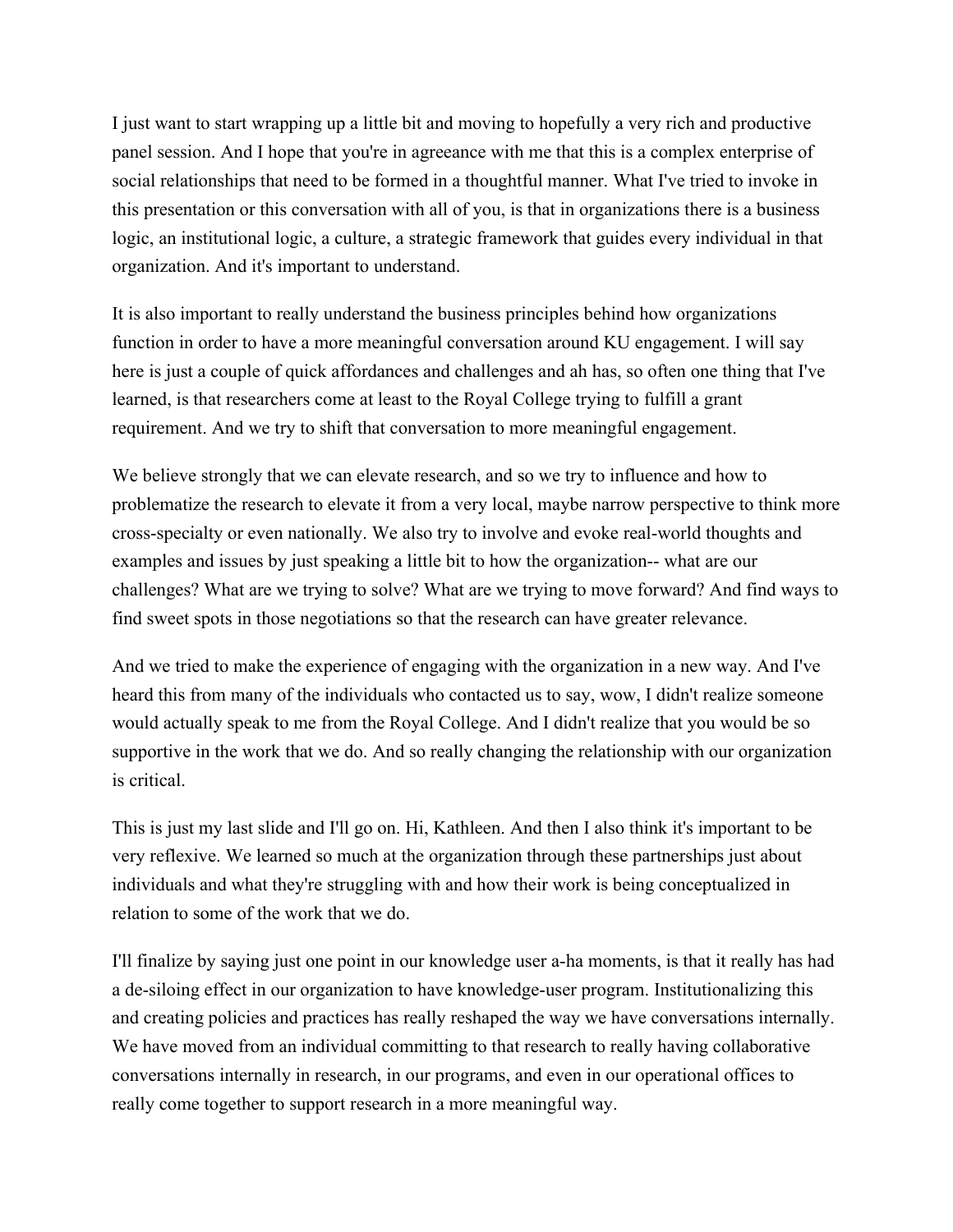So, I will leave these up as reflections. I think I've touched on all of these. This was my reminder about what I think is the summary slide for the work that we engage in and some of my aha moments. And I will just say as a researcher approaching an organization, always, always do your homework. Understand more fully what that organization's pain points are, and what it's trying to advance. And there's beautiful Ottawa. I think that's the end of my presentation, Kathleen.

KATHLEEN MURPHY: So, I'm going to invite Terri Daly to turn on your camera, Terri. Terri is joining us from the University of Central Florida. And we also-- I see Dwayne van Eerd from the Institute for Work and Health in Toronto, Ontario, is with us, and Hilda Smith, from York University also in Toronto, Ontario.

So, I just want to explain a little bit of what we're going to do here. It's kind of like a panel discussion. So, I'll go around to each of you reactors and let you just elaborate if there's anything else that you'd like to share about yourself. As we've talked about, you're going to describe what you look like and if there's something else to highlight in your bio.

And then I'll go around again, and say, I know you've had an opportunity both to see the slides ahead of time and now too here. Tanya present them. And is there any immediate thought that you thought the audience would benefit from? So, I'll turn, I guess first, to Terri Daly, from University of Central Florida. You want to say Hi and--

TERRI DALY: Hello, thank you so much, Kathleen. I'm Terry Daly. I am the director of the UCF Center for Autism and Related Disabilities here in Orlando. And I am an older woman with again, brownish, blondish hair and blue eyes. I'm wearing a black sweatshirt and a blue shirt underneath it. And behind me, you see a virtual background of the library here at University of Central Florida. But I'm really, secretly in my office. So, thank you.

KATHLEEN MURPHY: Love these covert Zoom backgrounds. And I mentioned, we also have with us Dwayne van Eerd.

DWAYNE VAN EERD: Hello, yes, my name is Dwayne van Eerd. I'm a white male. I use the pronouns he and him. I have gray hair and a gray beard, which may give you some indication of my age. I wear glasses, and I'm wearing a blue shirt. And my background is a picture from a much more picturesque place than where I'm from, which is Banff National Park in Alberta, Canada.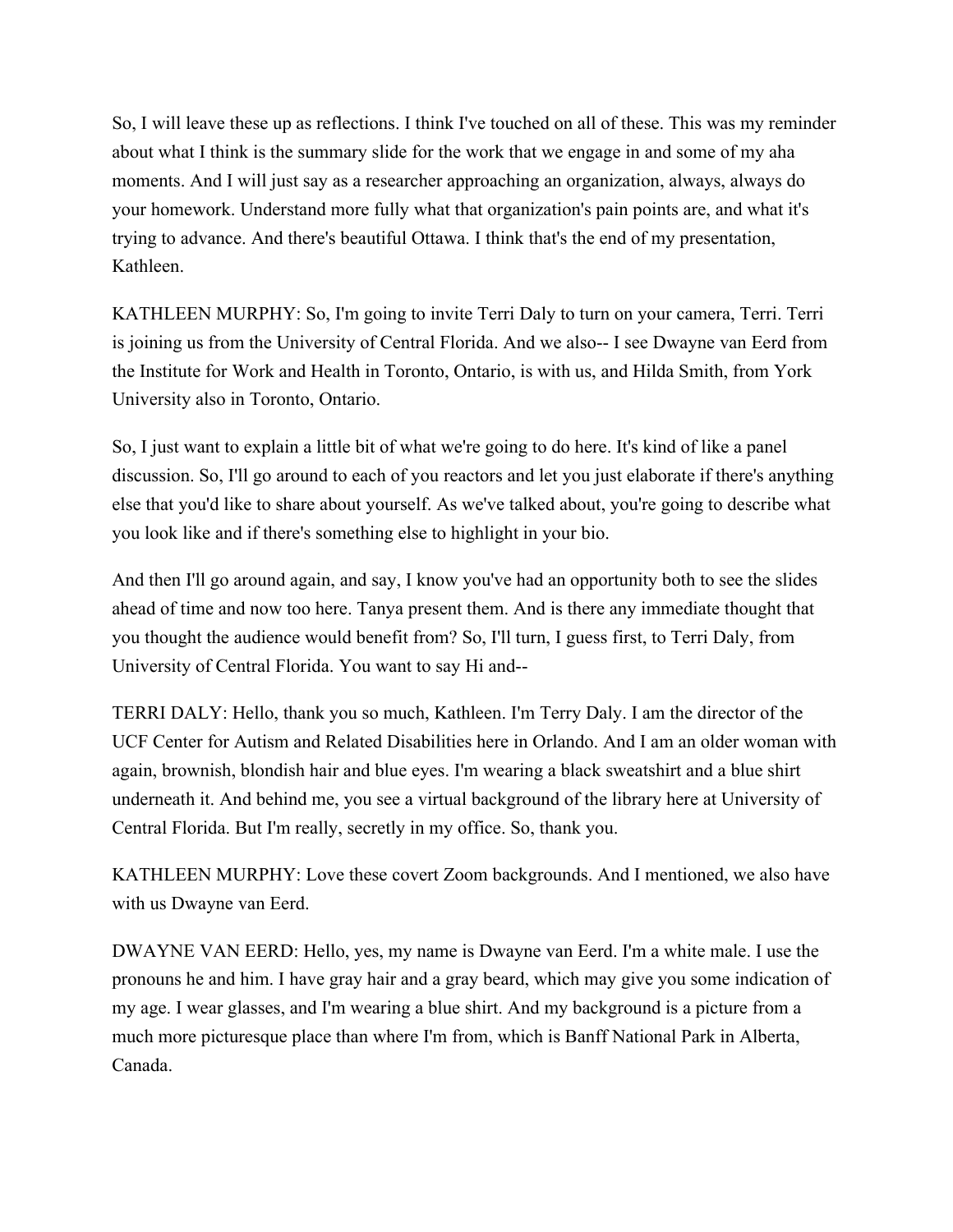I should mention that my background is in or my research focus is on workplace accommodations for people with injuries or disabilities. And I have a particular focus on episodic disabilities for those with chronic health conditions. So that's where I'll place my comments with them. Thank you.

KATHLEEN MURPHY: Great, thank you, Dwayne. And Hilda.

HILDA SMITH: Hello. So, I am calling in from the traditional land taken care of by the Anishinaabe here on Turtle Island. I mentioned I was from the York Institute, but I'm currently in Goffs. My pronouns are they them, and I am a white person with a short undercut and the rest of my hair is swooped to the right. I am wearing a dark-blue shirt with a kind of gray of varying shades sweater on top. Behind me, is two white walls. And there is one picture of bats, which are the different bats are in rainbow colors. And it's in a blue frame.

And just a little context for myself. I am a knowledge specialist with a project called Acton site. And the work we're doing is looking at how to create accommodations or ease that process when people are going into placement for nursing or something else within the health care spectrum so social work, occupational therapy, medical residents, and things like that.

KATHLEEN MURPHY: Perfect. Thank you, Hilda. Of course, sorry I didn't mean to say perfect it's like-- anyway, so I said again, we would just go around again since you all have, we recruited you. You volunteered to do this when you were registering, and we did ask you to take a minute and think about this and the conference theme.

So, you don't have to, but if you do have any kind of immediate thoughts or questions for Tanya, I'll go around again in like a round robin. And then we'll turn to the audience questions. So that, Terri, that means you're up again.

TANYA HORSLEY: Great, so I was very impressed. It was a very quick presentation of a lot of information. So, thank you so much for that. I was impressed by the Canadian Institute of Health Research comprehensive process of trying to address knowledge translation from the ground up, which I think is something that here in the United States maybe is not as prominent yet, or in some funders, with some funders and funding streams not as emphasized. So that was very interesting.

You did say in the end that trust is incredibly important. And I thought that's what I had thought earlier on. I had made some notes that partnerships rely on trust, and a little bit of role flexibility,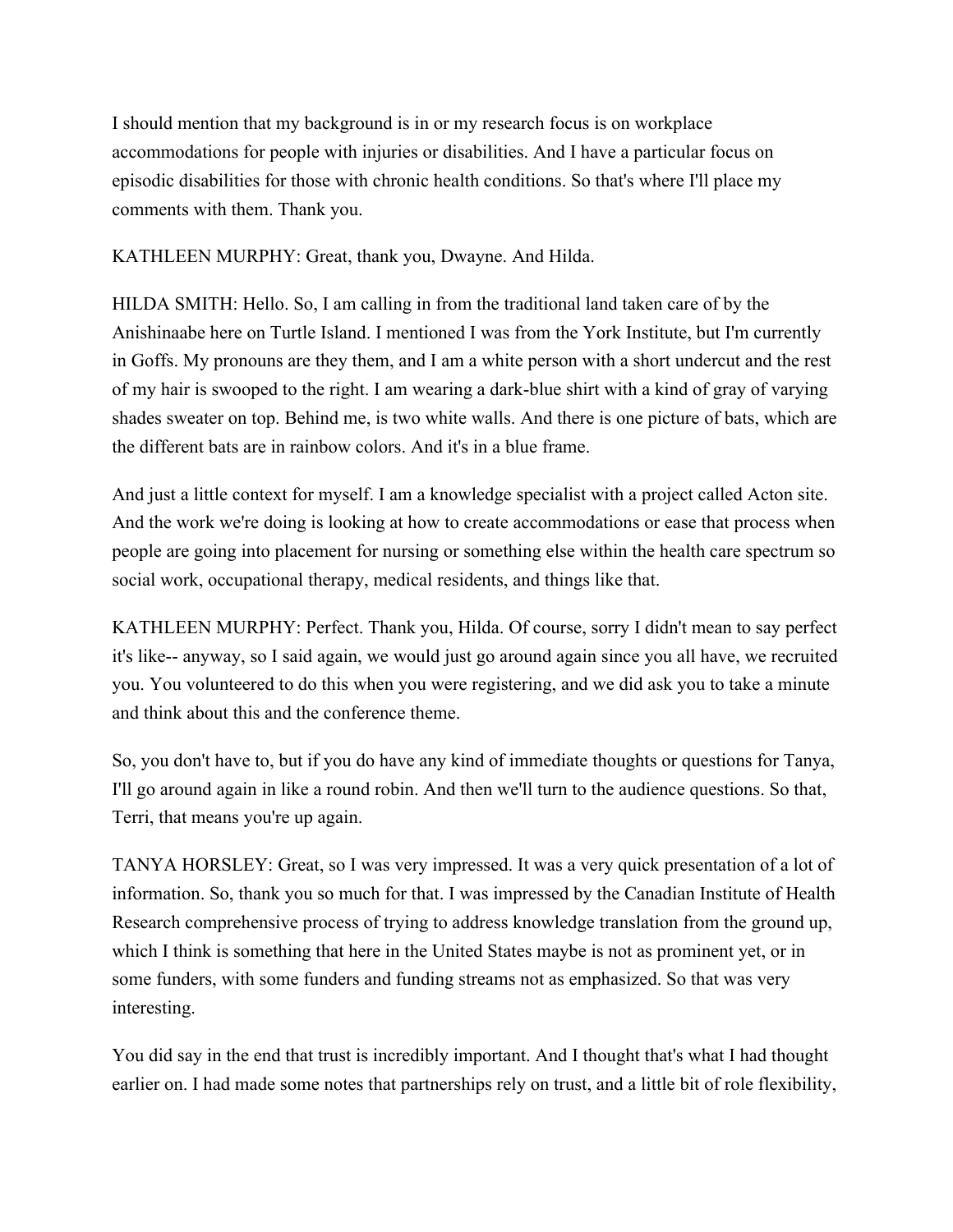and role-- being willing to give up control, which I think is hard on both the end of people who review potential funding and also people who are seeking funding. So those relationships, I think, are very, very important.

And I thought maybe you could talk to us a little bit more about what processes you have for developing that trust. And also, on slide 23, you were talking about the barriers for facilitators and the competencies and that idea of having somebody who is competent across all of those things that need to be put into that knowledge use and research development. And maybe articulating or if there is somewhere articulated what all those competencies are, so that people could self-evaluate before they seek funding or collaboration from knowledge users.

And then just my last point well, two points. One is, I thought that this process of having folks who are coming for that collaboration and those funds to be really challenging themselves to consider all these different aspects can really improve the research. Because then you don't necessarily have to go back and do another study because, oh, well, we forgot to address that or we didn't really talk about how we would translate that.

But then in the final part, when you first started talking, who are the ultimate knowledge users of the projects that come through or float the funds that flow through your organization, through Royal College? And thinking about that dissemination of knowledge translation, I think that there is that balance between your process and your standards, and then that may be holding up something that should or needs to be disseminated out to the ultimate consumers of the research or the projects.

So, I know that's a lot, but those are the thoughts and reactions I had when I was listening to you. So, I don't know how, Kathleen, do you want Tanya to answer or go through all of our reactions and then have time to answer?

KATHLEEN MURPHY: Tanya, if it's OK, if you could just maybe hear all three because there may be overlaps. Because we do have eight minutes left.

TANYA HORSLEY: Sure.

KATHLEEN MURPHY: And then there may be ways that we can address more than one comment.

TANYA HORSLEY: Yeah, of course. No problem.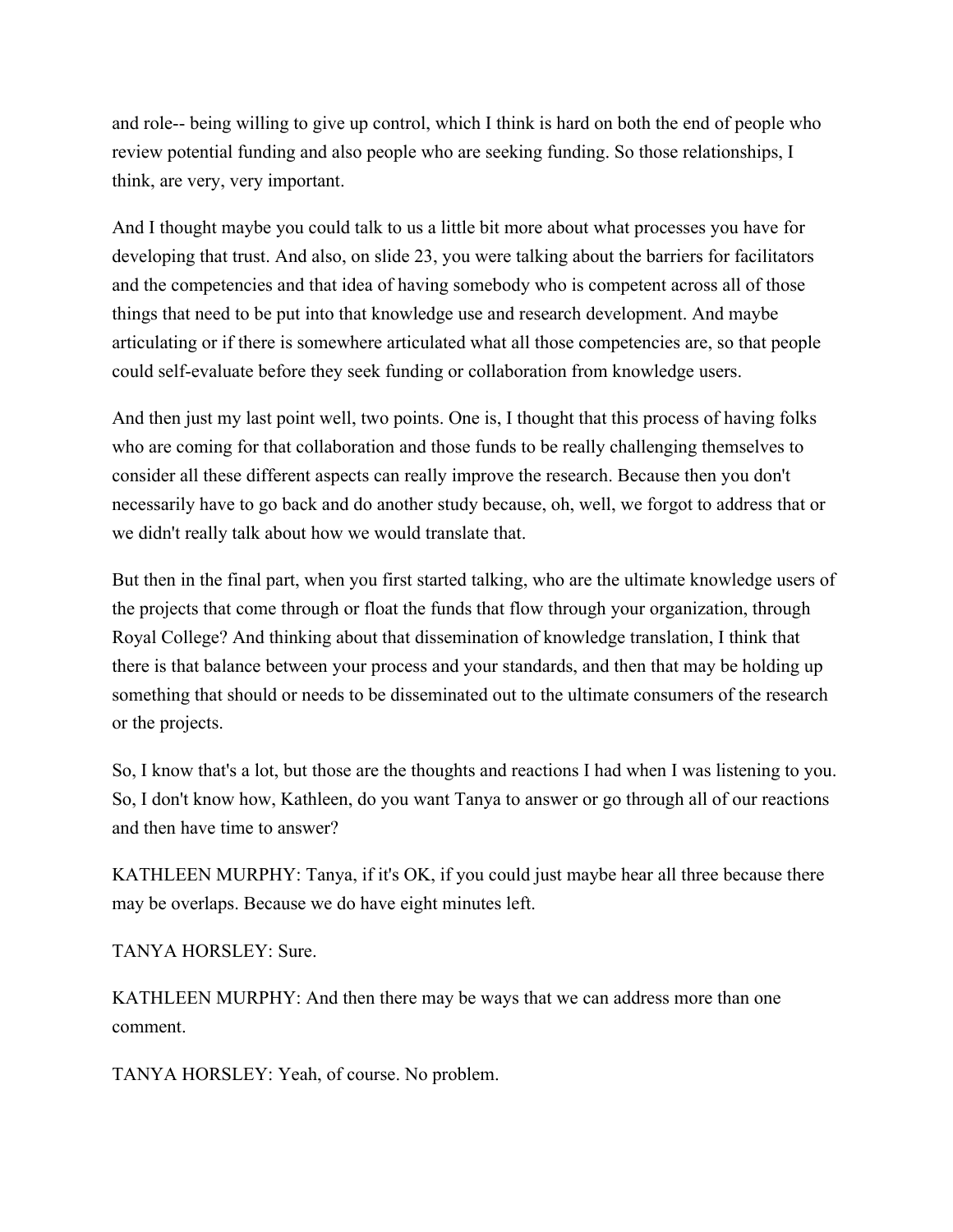KATHLEEN MURPHY: OK, thanks, so I think Dwayne was next if you have anything. I just wanted to give you an opportunity to weigh in if there's something you would like to say.

DWAYNE VAN EERD: Thank you, yeah, no, the one thing I would like to say is that it was very lovely to hear a very nice presentation on a program coming from a research institute where we've tried to develop that over 15 years and still working on it. You've encapsulated many of the challenges that we have experienced and continue to experience, of course. I had some interesting thoughts about the study of impact, and you raised that you are looking towards that. And we're starting to look in that direction, as well.

So, although I'm a researcher in this organization, I am a KT enthusiast. Lovely to hear that term bandied around earlier. What I thought of asking about was, we're moving towards this network orientation with our stakeholders, as you described, in both formal and informal. Our approach to engaging with stakeholders in our research project is less formal, I think, than what you described. And we have what we think of as a continuum, where there may be a light touch base on the type of research or all the way up to a co-investigator on the project.

And we have-- one part of our element is to try to build capacity for using research among our stakeholders. So, when we do engage in networks, we rarely miss the opportunity to share a little bit about research methodology, or how grants work, or any way to increase that capacity. And we found that to be so helpful as we continue to engage new knowledge users and stakeholders into our research. So, I just wondered about your opinion about that and I'll leave it there, for now. Thanks.

KATHLEEN MURPHY: OK, Hilda, do you have any new points or do these themes were they reinforcing what you were already thinking?

HILDA SMITH: Well, I did just want to say, being kind of like the specialist on this project that I'm working on related to accommodations, it's really, really exciting to hear that the Royal College has been thinking about how as an institution they can think about being a partner and a knowledge user within those pieces.

Part of my struggle both in this process project and in other ones that I've helped support, is that they just kind of organizations just put more work on an individual they've assigned without actually thinking about what that does to their workload overall. And that becomes very complicated for actual having a relationship that you can build with the individuals that you're connected to from the organization and both kind of the trust that can be developed, overall.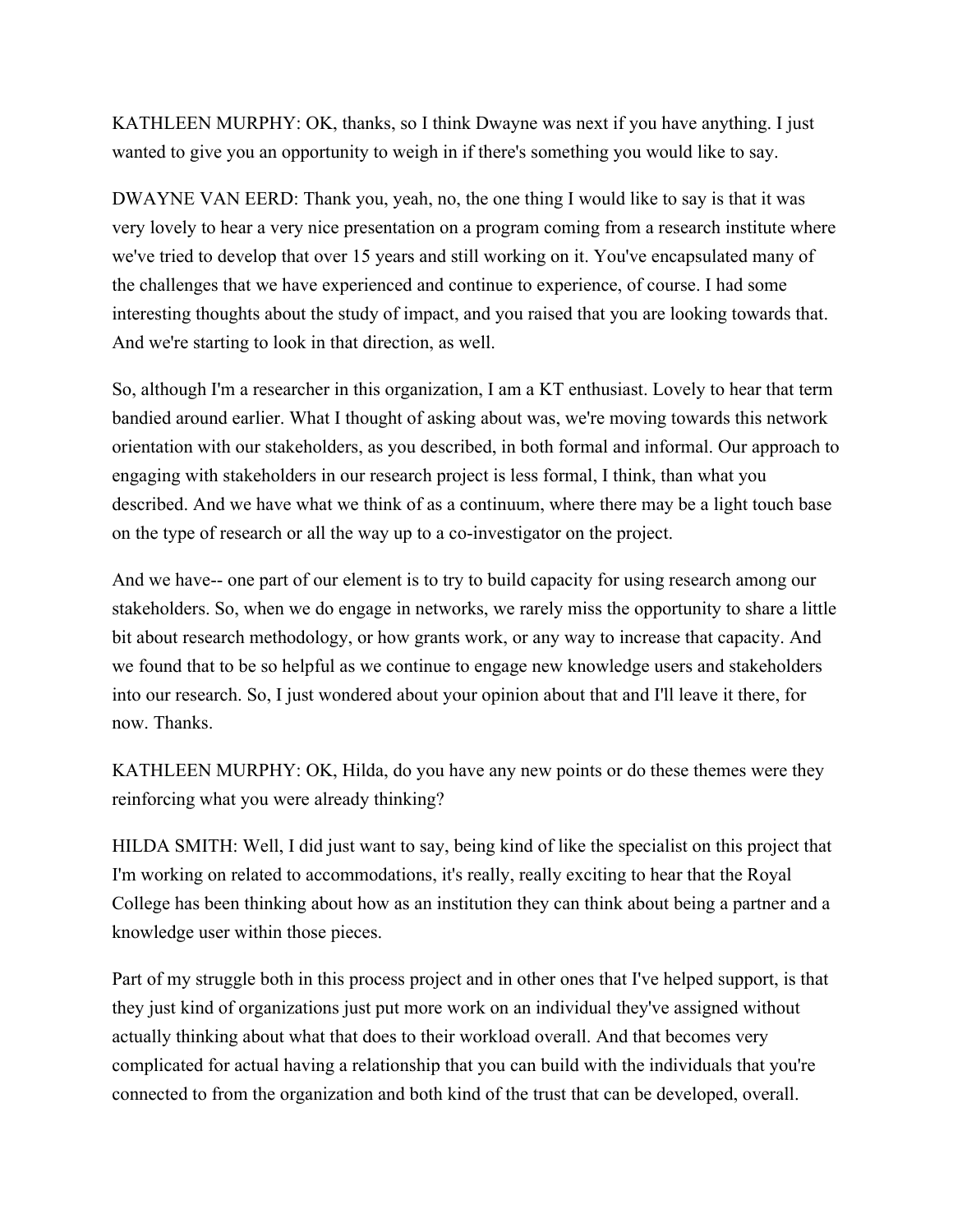So, I'm very excited to hear even a little bit more about how that transitional process to focusing on more of that knowledge mobilization, that knowledge that KT piece and how that de-siloed the Royal College itself a bit.

KATHLEEN MURPHY: Great, thank you, Hilda. I do just want to address a couple of things. So, there's been some very specific questions in the chat, and, Tanya, thank you for diving in and answering them. But I just want to clarify. When you said the paper is called Partnership Experiences Involving Decision Makers, you are responding about the Lavis question. So, it's authored by Lavis.

TANYA HORSLEY: It's actually authored by Suzanne Ross. But I refer to Lavis just because I know him and it just kind of rolled off my tongue. But it's just a great paper. It's one that helped me frame how I think about the partnership and engagement.

KATHLEEN MURPHY: Perfect. And, Ingrid, we did see your question, and we'll get back to you on that. And there was a whole you did address Amy's, Carol's question. There's what is the research partner versus the knowledge user, and then you had that slide after her question and dove in there. And we did get a helpful comment. Perhaps knowledge partner may be a more apt term identification than knowledge user to recognize they're not just users but contribute to knowledge discovery, which I think resonates with what our reactors have been talking about and the importance of having a network.

So, we just have a few minutes before the break.

## [INTERPOSING VOICES]

Yeah, sure.

TANYA HORSLEY: So, it's part of-- when I describe what we do at the Royal College, I think it's unique. When I talked about knowledge production-- we have had a number of trained scientists who work with us. We have a program that we're starting that invites postdoc individuals. We have a Visiting Scholar Program. So, I think we need to dissociate those two.

When I say knowledge user, I actually think our engagement, we have to be disciplined about the hat we're wearing. We are on as a knowledge user partner. We just have insight into research methods and approaches. But we're very much there to think about how do we help shape this work, so that it enables or advances what we are stakeholders in.